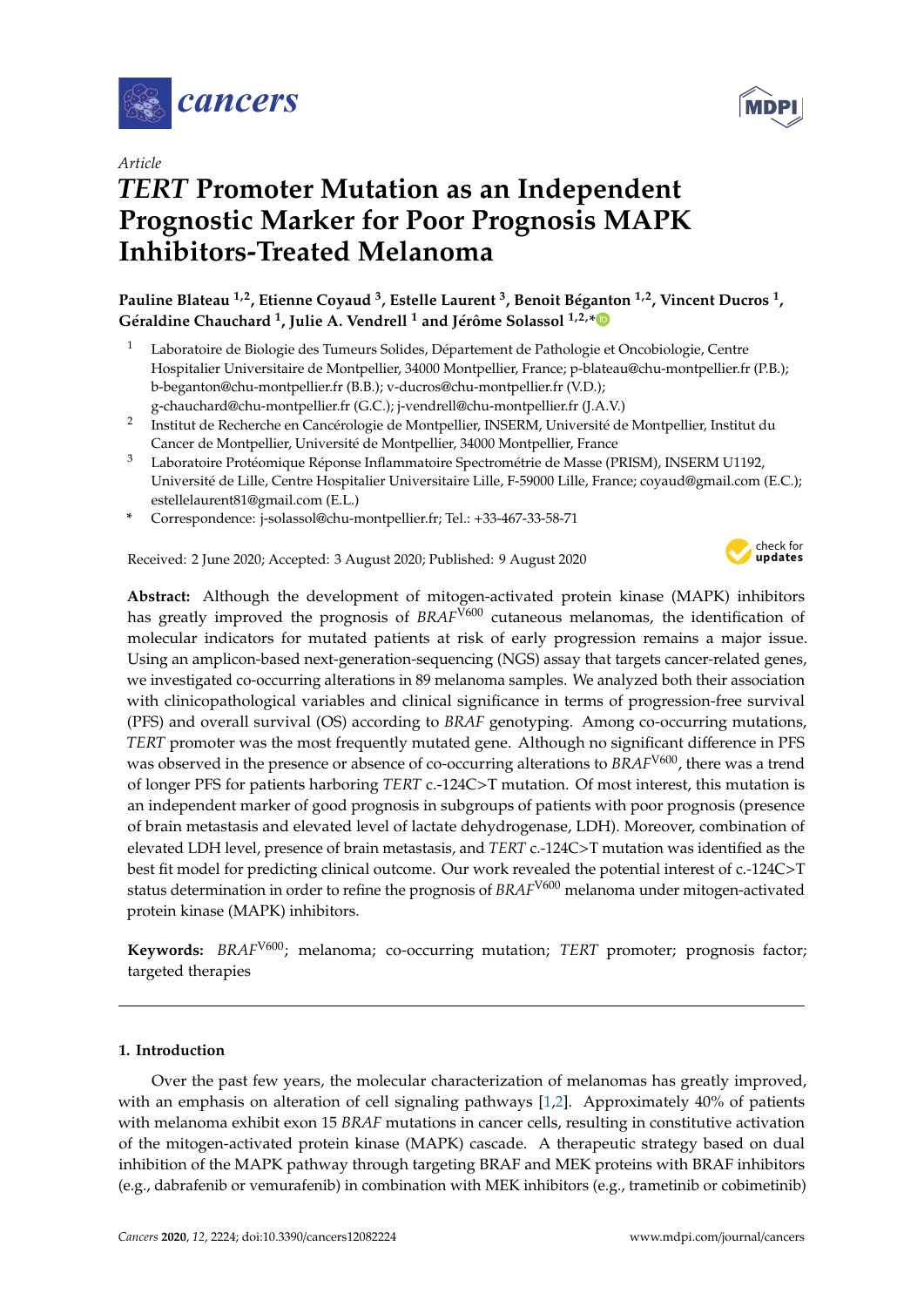has significantly improved progression-free survival (PFS) and overall survival (OS) in melanoma patients harboring activating *BRAF* mutations [3]. Concurrently, immune checkpoint inhibitors targeting Programmed Death -1 (PD-1) and cytotoxic T-lymphocyte associated protein 4 (CTLA-4) showed clinically significant improvements in OS in molecularly unselected populations of advanced melanoma patients. Recent data support the hypothesis that these therapies also provide clinical benefit in melanoma patients with activating *BRAF* mutations [4].

Although these therapies have significantly improved the prognosis of melanoma advanced forms, their effectiveness in practice remains subject to significant interpersonal variation between patients, with some patients showing primary resistance or early progression. Within this group, prognostic factors conventionally useful in distinguishing individuals at risk of poor clinical outcome or progression from others include the following: stage of disease; baseline serum lactate dehydrogenase (LDH) levels; presence of brain metastases, and the Eastern Cooperative Oncology Group's (ECOG PS) baseline performance status [5]. However, these prognostic features have been validated years before the advent of targeted therapies and use of BRAF and MEK inhibitors. Hence, they appear as poorly suitable for the genotyping status-based stratification of melanoma patients.

With the recent emergence of next-generation-sequencing (NGS) analyses, concomitant somatic genomic alterations have been identified in samples of *BRAF* mutant melanomas [6–9], such as *CDKN2A*, *PTEN*, *RAC1,* and *TERT* promoter [10]. Most of these co-occurring mutations have been studied individually, leading in some cases to the identification of resistance mechanisms against BRAF and MEK – inhibition therapy, such as the activation of the MAPK or PI3K/AKT pathway [11–14]. However, the relationships between *BRAF*V600 mutation, concomitant molecular alterations, and clinicopathological parameters as prognosis markers have been barely investigated in melanoma.

Thus, there is a critical need for identifying and validating new tissue biomarkers able to refine patient prognosis and classify them into specific subgroups more or less likely to progress early under targeted therapy, especially in patients with distant metastasis. To tackle this important clinical question, we performed NGS analysis on a cohort of 113 cutaneous melanoma patients focusing on 35 clinically relevant cancer hotspot regions. We analyzed the frequency and type of co-occurring mutations and their association with *BRAF* status. We also evaluated the correlation between concomitant genomic alterations in *BRAF* mutant melanomas with their clinical and pathological characteristics, as well as their potential synergistic effect on patient outcome.

## **2. Results**

#### *2.1. Patient Characteristics*

A total of 113 samples of cutaneous melanoma were collected and exhaustively analyzed by NGS between April 2014 and September 2019 at the Pathology Laboratory of the University Hospital of Montpellier, France, to assess the presence of molecular alterations (Figure 1). Patients eligible for this retrospective study were diagnosed either for primary or recurrent metastatic melanoma. Their clinicopathological features are shown in Table S1.



**Figure 1.** Analytical flowchart of the study. *BRAF*WT: *BRAF* wild type, NGS: next generation sequencing.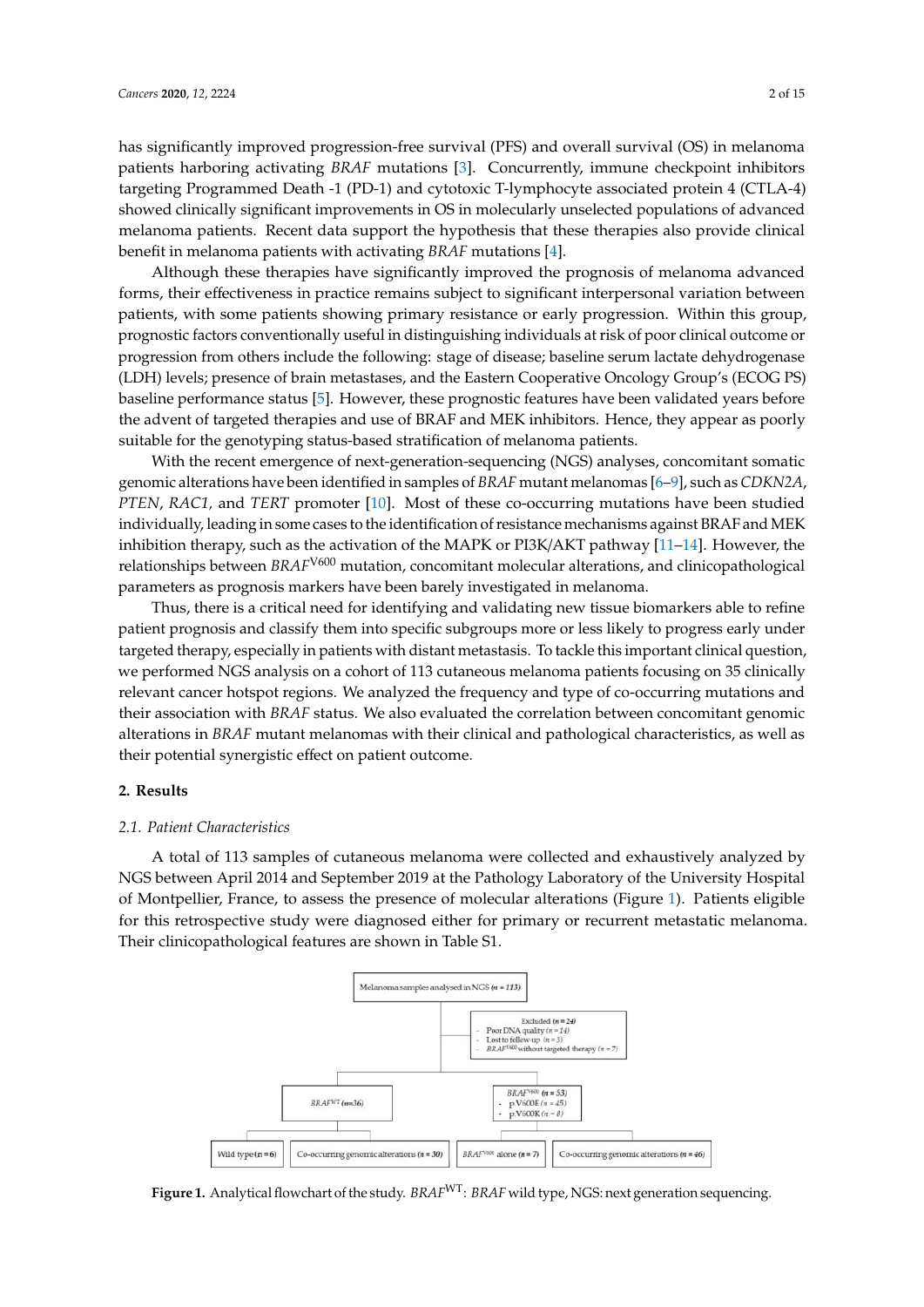The dropout  $(n = 24)$  was based on poor DNA quality or lost-to-follow-up. Specifically, we observed that 53 samples (59.6%) harbored a *BRAF<sup>V600</sup>* mutation and 36 samples (40.4%) were *BRAF* wild type (*BRAF*WT) (Figure 1). (*BRAF*WT) (Figure 1).

# *2.2. NGS Analysis and Co-Occurring Genetic Alteration Detection 2.2. NGS Analysis and Co-Occurring Genetic Alteration Detection*

We next determined the prevalence of co-occurring aberrations in the 89 formalin-fixed paraffin-embedded tumor samples analyzed by NGS.

In *BRAF*WT specimens, 30 samples (83.3%) analyzed through our panel NGS assay revealed In *BRAF*WT specimens, 30 samples (83.3%) analyzed through our panel NGS assay revealed genetic alterations other than *BRAF<sup>V600</sup>* (Figure 2A, upper panel). A single mutation was found in 12 samples (33.3%), whereas multiple co-occurring mutations were found in 18 patients (50.0%), with two, three, and four mutations in eight (22.2%), seven  $(19.4\%)$ , and three  $(8.3\%)$  specimens, respectively. In descending order of frequency, the most common mutations were found in *TERT* respectively. In descending order of frequency, the most common mutations were found in *TERT*  promoter ( $n = 22$ , 61.1%), then in NRAS ( $n = 16$ , 44.4%), KIT, CDKN2A, and CTNNB1 genes ( $n = 3$ for each, 8.3%) (Figure 2A,B). The predominant *TERT* promoter mutation in *BRAF<sup>WT</sup> samples was* c.-124C>T, detected in 12 (33.3%) cases, whereas c.-146C>T and c.-138/139CC>TT mutations were 124C>T, detected in 12 (33.3%) cases, whereas c.-146C>T and c.-138/139CC>TT mutations were present in eight (22.2%) and two (5.6%) cases, respectively. Several other mutations were detected at a present in eight (22.2%) and two (5.6%) cases, respectively. Several other mutations were detected at lower incidence with two mutations in RAC1; two in ERBB4; and one in MET, KRAS, HRAS, SMAD4, *PDGFRA*, and *FGFR2. SMAD4*, *PDGFRA*, and *FGFR2.* 



**Figure 2.** Mutational landscape profiling in BRAF<sup>WT</sup> and BRAF<sup>V600</sup> samples. (**A**) Co-occurring genetic alterations detected in BRAF<sup>WT</sup> (*n* = 36, upper panel) and BRAF<sup>V600</sup> samples (*n* = 53, lower panel). Alteration types are specified (substitution, stop, frameshift, deletion/insertion, or splice variant), Alteration types are specified (substitution, stop, frameshift, deletion/insertion, or splice variant), except for *TERT* c.-146C>T, c.-124C>T, or c.-138/139CC>TT mutations. The total number of mutations except for *TERT* c.-146C>T, c.-124C>T, or c.-138/139CC>TT mutations. The total number of mutations is shown for each mutated gene in the histogram at the right side of the figure. (**B**) Frequency of mutated genes in BRAF<sup>WT</sup> and BRAF<sup>V600</sup> samples. \*\*\*  $p < 0.001$ ; # p-values close to significance (p = 0.06). (C) Percentage of mutated genes in  $BRAF^{WT}$  (upper panel) and  $BRAF^{V600}$  (lower panel) samples according to the number of co-occurring genetic alterations. Left pie charts show the percentage of according to the number of co-occurring genetic alterations. Left pie charts show the percentage of mutated genes in samples harboring a single genetic alteration in  $BRAF<sup>WT</sup>$  ( $n = 12$ ) and  $BRAF<sup>V600</sup>$  $(n = 26)$ . Right pie charts show the percentage of mutated genes in samples harboring several genetic alterations in *BRAF*<sup>WT</sup> ( $n = 18$ ) and *BRAF*<sup>V600</sup> ( $n = 20$ ).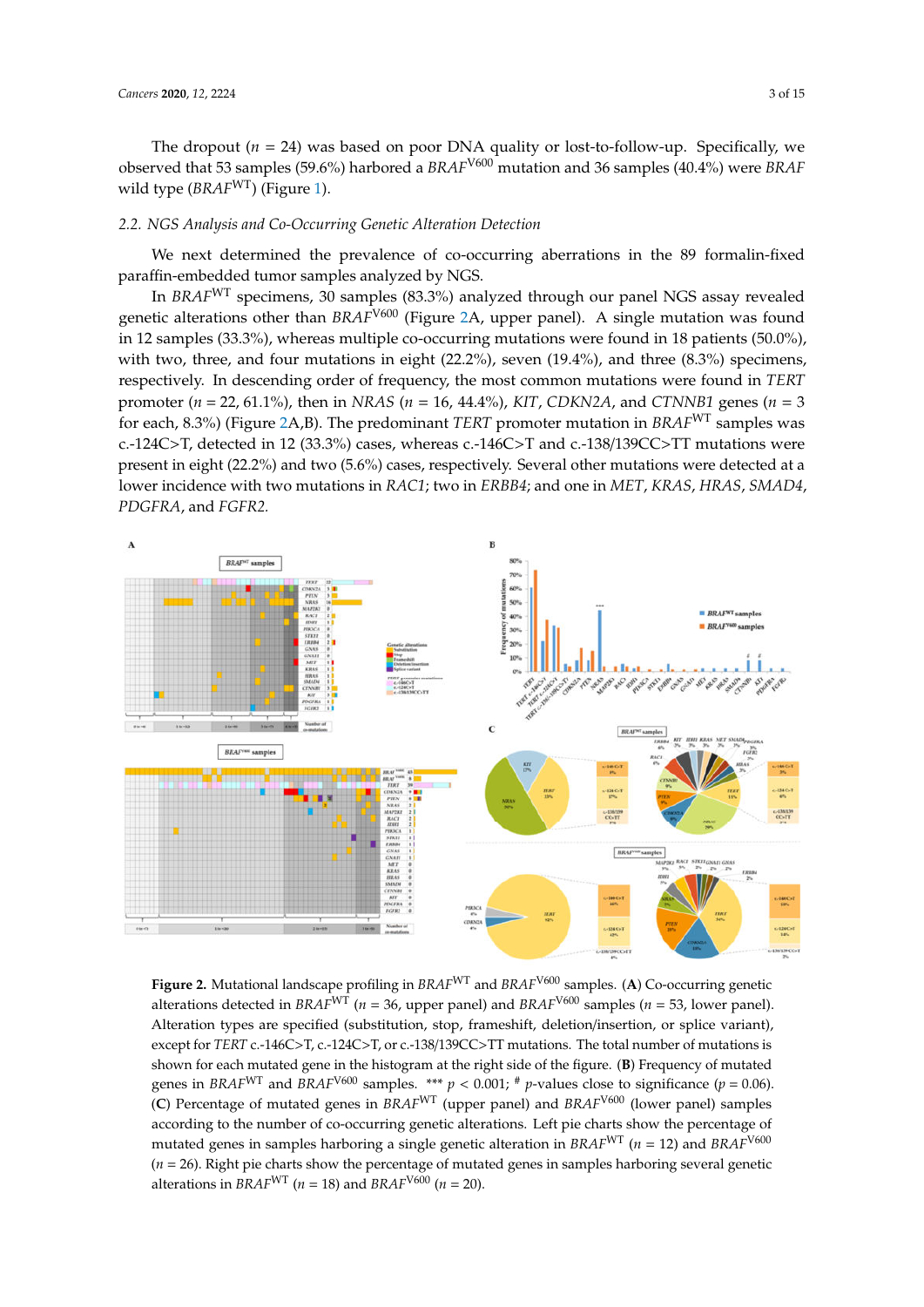Among *BRAF*V600 specimens, 7 samples (13.2%) exhibited a unique *BRAF*V600 mutation, while 46 samples (86.8%) had at least one co-occurring mutation (Figure 2A, lower panel). Twenty-six samples (49%) had a single additional mutation to *BRAF*V600, whereas extra-aberrations on other genes were present in 20 samples (37.7%), with two and three mutations for 15 samples (28.3%) and 5 samples (9.4%), respectively. The prevalence of co-occurring mutations is shown in Figure 2B. *TERT* promoter was the most frequent genetic alteration in *BRAF*V600 samples (*n* = 39, 73.6%) with a predominance of c.-146C>T genotype (*n* = 20, 73.6%) compared with c.-124C>T genotype (*n* = 17, 32.1%). *CDKN2A* and *PTEN* were commonly mutated, but at a lower frequency, in nine (17.0%) and eight (15.1%) cases, respectively. The remaining co-occurring mutations were detected in *NRAS* (*n* = 2), *MAP2K1* (*n* = 2), *RAC1* (*n* = 2), *IDH1* (*n* = 2), *PIK3CA* (*n* = 1), *STK11* (*n* = 1), *ERBB4* (*n* = 1), *GNAS* (*n* = 1), and *GNA11* (*n* = 1).

When we compared the frequencies of co-occurring mutations variations between the *BRAF*<sup>V600</sup> and *BRAF*WT patients, we only found a statistically significant difference between these two groups for *NRAS* (3.8% in *BRAF*V600 samples versus 44.4% in *BRAF*WT samples, *p* < 0.001) (Figure 2B). Of note, some mutations were exclusively detected in *BRAF*WT samples (i.e., *KIT*, *CTNNB1*, *MET*, *KRAS*, *HRAS*, *SMAD4*, *PDGFRA*, and *FGFR2*) or in *BRAF*V600 samples (i.e., *MAP2K1*, *PIK3CA*, *STK11*, *GNAS*, and *GNA11*). Finally, we compared the percentage of mutated genes in *BRAF*WT and *BRAF*V600 samples according to the presence of one or several of co-occurring genetic alterations (Figure 2C).

# *2.3. Correlation between Clinicopathological Features with BRAFV600 Mutation and TERT Promoter Mutation*

Then, we tested whether *BRAF* and *TERT* promoter mutations were correlated with the clinicopathological features in the cohort analyzed by NGS (Table 1). *BRAF*V600 melanomas significantly occurred in younger patients, with a median age of 57 years old versus 73 years, (*p* < 0.001) (Figure S1). Regarding primary tumor sites, their locations differed between the two groups, with 21 (39.6%) *BRAF*V600 primary tumors located on trunk and 18 (53%) *BRAF*WT on limbs, including 5 (14.7%) acral melanomas ( $p = 0.06$ ). Clark level also tends to be lower in *BRAF*<sup>V600</sup> samples ( $p = 0.09$ ). Conversely, no statistical differences were found for histologic subtypes, Breslow thickness, AJCC (American Joint Committee on Cancer) stage at the diagnosis, and patients' sex between *BRAF*V600 and *BRAF*WT melanomas. For *TERT* promoter mutational status, a significant association was observed with histological subtypes ( $p = 0.03$ ) and with primary tumor localization ( $p = 0.003$ ), but not with age, sex, Breslow thickness, Clark level, nor AJCC stage.

|                              |                                                                                         | <b>BRAF</b> Status                                                 |                                                                    | <b>TERT Promoter Status</b> |                                                              |                                                                      |                 |
|------------------------------|-----------------------------------------------------------------------------------------|--------------------------------------------------------------------|--------------------------------------------------------------------|-----------------------------|--------------------------------------------------------------|----------------------------------------------------------------------|-----------------|
| Clinicopathological Features |                                                                                         | BRAF <sup>WT</sup><br>$(n = 36)$                                   | BRAF <sup>V600</sup><br>$(n = 53)$                                 | <i>p</i> -Value             | WT<br>$(n = 28)$                                             | Mutated<br>$(n = 61)$                                                | <i>p</i> -Value |
| Age                          | $\leq 60$<br>>60                                                                        | 4(11.1)<br>32 (88.9)                                               | 28(52.8)<br>25(47.2)                                               | < 0.001                     | 9(32.1)<br>19 (67.9)                                         | 23(37.7)<br>38(62.3)                                                 | 0.61            |
| Sex                          | Male<br>Female                                                                          | 22(61.1)<br>14 (38.9)                                              | 28(52.8)<br>25(47.2)                                               | 0.44                        | 15(53.6)<br>13 (46.4)                                        | 35(57.4)<br>26(42.6)                                                 | 0.74            |
| Histological type            | NM<br><b>SSM</b><br><b>MUP</b><br>Unclassified<br><b>ALM</b><br>Missing data            | 8(25.8)<br>15(48.4)<br>3(9.7)<br>0(0)<br>5(16.1)<br>5              | 10(20.8)<br>24 (50)<br>9(18.8)<br>3(6.3)<br>2(4.2)<br>5            | 0.18                        | 5(20)<br>10(40)<br>3(12)<br>1(4)<br>6(24)<br>3               | 13(24.1)<br>29(53.7)<br>9(16.7)<br>2(3.7)<br>1(1.9)<br>7             | 0.03            |
| Primary tumor site           | Head/neck<br>Upper limbs<br>Trunk<br>Lower limbs<br><b>MUP</b><br>Acral<br>Missing data | 7(20.6)<br>4(11.8)<br>6(17.6)<br>9(26.5)<br>3(8.8)<br>5(14.7)<br>2 | 11(20.8)<br>2(3.8)<br>21 (39.6)<br>8(15.1)<br>9(17)<br>2(3.8)<br>0 | 0.06                        | 1(3.7)<br>1(3.7)<br>8(29.6)<br>8(29.6)<br>3(11.1)<br>6(22.2) | 17(28.3)<br>5(8.3)<br>19 (31.7)<br>9(15.0)<br>9(15.0)<br>1(1.7)<br>1 | 0.003           |

**Table 1.** Correlation between clinicopathological features and *BRAF* and *TERT* promoter mutational status.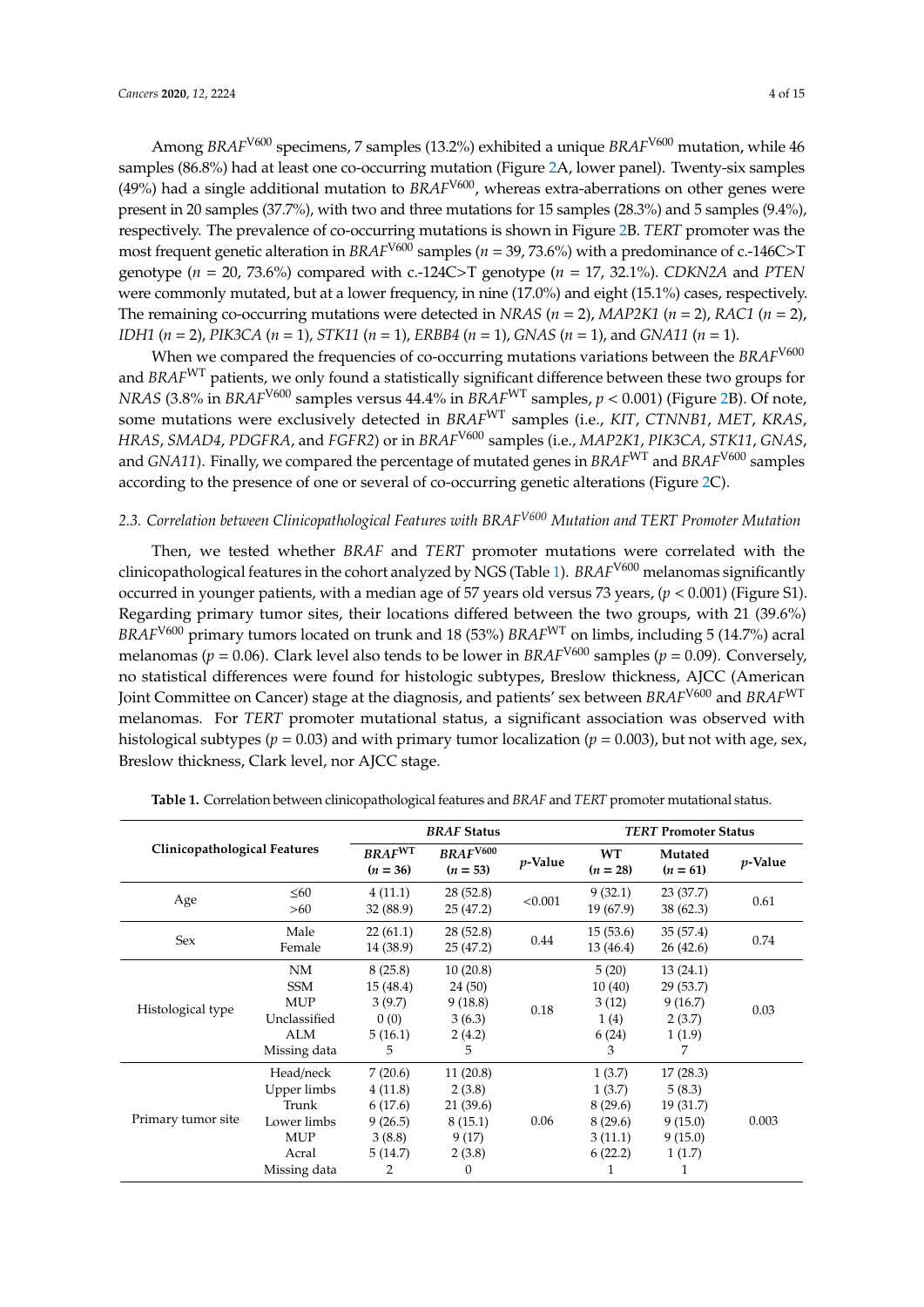|                              |               | <b>BRAF</b> Status          |                                    | <b>TERT Promoter Status</b> |                  |                       |                 |  |
|------------------------------|---------------|-----------------------------|------------------------------------|-----------------------------|------------------|-----------------------|-----------------|--|
| Clinicopathological Features |               | <b>BRAFWT</b><br>$(n = 36)$ | BRAF <sup>V600</sup><br>$(n = 53)$ | $p$ -Value                  | WT<br>$(n = 28)$ | Mutated<br>$(n = 61)$ | <i>p</i> -Value |  |
|                              | $<1$ mm       | 1(3.3)                      | 4(10.2)                            |                             | 2(8.7)           | 3(6.5)                |                 |  |
|                              | $1 - 1.99$ mm | 4(13.3)                     | 11(28.2)                           |                             | 3(13.0)          | 12(26.1)              | 0.66            |  |
| Breslow thickness *          | 2-3.99 mm     | 8(26.6)                     | 9(23.1)                            | 0.25                        | 6(26.1)          | 11(23.9)              |                 |  |
|                              | $\geq$ 4 mm   | 17 (56.6)                   | 15(38.4)                           |                             | 12(52.2)         | 20 (43.5)             |                 |  |
|                              | Missing data  | 3                           | 5                                  |                             | 2                | 6                     |                 |  |
|                              | $_{\rm II}$   | 0(0)                        | 2(5.4)                             |                             | 0(0)             | 2(4.6)                | 0.66            |  |
|                              | Ш             | 2(6.9)                      | 10(27.0)                           |                             | 3(13.6)          | 9(20.4)               |                 |  |
| Clark level *                | IV            | 21(72.4)                    | 20 (54.1)                          | 0.09                        | 15(68.2)         | 26(59.1)              |                 |  |
|                              | V             | 6(20.7)                     | 5(13.5)                            |                             | 4(18.2)          | 7(15.9)               |                 |  |
|                              | Missing data  | 4                           | 7                                  |                             | 3                | 8                     |                 |  |
| <b>AJCC</b>                  |               | 3(8.8)                      | 7(14.0)                            |                             | 3(11.1)          | 7(12.3)               | 0.97            |  |
|                              | $_{\rm II}$   | 16(47.1)                    | 17 (34.0)                          |                             | 10(37.0)         | 23(40.4)              |                 |  |
|                              | Ш             | 8(23.5)                     | 11(22.0)                           | 0.56                        | 6(22.2)          | 13(22.8)              |                 |  |
|                              | <b>IV</b>     | 7(20.6)                     | 15(30.0)                           |                             | 8(29.6)          | 14 (24.6)             |                 |  |
|                              | Missing data  | 2                           | 3                                  |                             | 1                | 4                     |                 |  |

**Table 1.** *Cont.*

WT: wild-type, NM: nodular melanoma, SSM: superficial spreading melanoma, MUP: melanoma of unknown primary, ALM: acral lentiginous melanoma, AJCC: American Joint Committee on Cancer. \* MUP are not taken into account for Breslow thickness and Clark level.

# *2.4. Prognostic Factors and PFS in BRAFV600 Samples*

The prognostic value of clinical parameters and mutational status was next assessed for PFS under targeted therapy in *BRAF*V600 samples (Table 2, Table S2). All the *BRAF*V600 patients were treated with MAPK inhibitors: 6 received a monotherapy of BRAF inhibitor (vemurafenib (*n* = 4) or dabrafenib (*n* = 2)), 46 received a bitherapy of BRAF and MEK inhibitor (vemurafenib-cobimetinib (*n* = 4) or dabrafenib-trametinib  $(n = 42)$ ), and one patient was treated alternately by bitherapy and monotherapy owing to poor tolerance. There were no differences in terms of PFS between the patients treated by monotherapy or bitherapy ( $p = 0.95$ ). As expected, an elevated level of LDH in patient plasma was significantly associated with a shorter PFS  $(p = 0.01)$ , while the presence of brain metastasis was near significant ( $p = 0.09$ ). Regarding the mutational status of the samples, no significant differences were observed in terms of PFS for patients with or without co-occurring aberrations ( $p = 0.12$ ), or in presence or absence of mutation on *TERT* promoter, *CDKN2A*, or *PTEN*, the most commonly altered genes in our cohort (*p* = 0.13, 0.34, and 0.35, respectively, Table 2).

However, when *TERT* mutations were considered separately, a trend was observed ( $p = 0.059$ ) with a longer PFS for patients harboring a c.-124C>T mutation (Figure 3). When these parameters were entered in a multivariate Cox model, the prognostic significance of the LDH level, brain metastasis, and *TERT* c.-124C>T mutational status remained in the model (Table 3), demonstrating that these biomarkers are independent prognostic markers of PFS.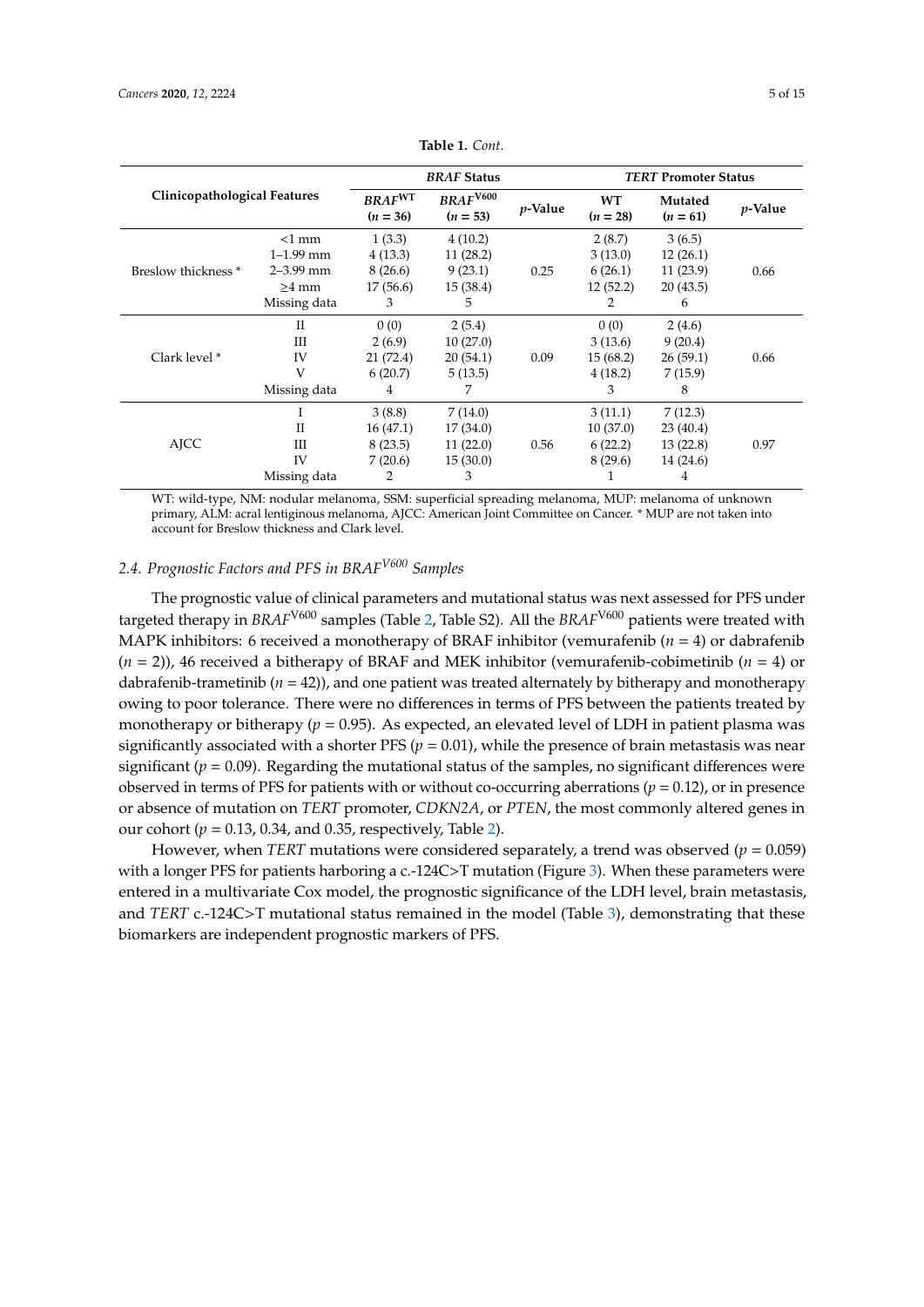| <b>Clinical Parameters</b>                          | Samples $(n)$ | <b>HR</b> | 95% CI        | <i>p</i> -Value |
|-----------------------------------------------------|---------------|-----------|---------------|-----------------|
| Sex (Male; Female)                                  | 51            | 1.16      | $0.61 - 2.20$ | NS(0.65)        |
| Age $(\leq 60; > 60$ -year-old)                     | 51            | 1.66      | $0.88 - 3.14$ | NS(0.12)        |
| LDH level (normal; high)                            | 46            | 2.38      | 1.19–4.75     | 0.01            |
| Brain metastases (absence; presence)                | 51            | 1.72      | $0.90 - 3.29$ | NS(0.09)        |
| Histological type (NM; SSM; MUP; ALM; unclassified) | 45            | 1.35      | $0.93 - 1.95$ | NS(0.11)        |
| Breslow thickness $($ 1 mm; 1–2 mm; 2–4 mm; > 4)    | 37            | 1.10      | $0.75 - 1.62$ | NS(0.61)        |
| Treatment modalities (monotherapy; bitherapy)       | 50            | 1.03      | $0.40 - 2.65$ | NS(0.95)        |
| Co-occurring mutation (absence; presence)           | 51            | 0.49      | $0.20 - 1.20$ | NS(0.12)        |
| TERT promoter mutation (absence; presence)          | 51            | 0.58      | $0.29 - 1.17$ | NS(0.13)        |
| CDKN2A mutation (absence; presence)                 | 51            | 1.50      | $0.65 - 3.44$ | NS(0.34)        |
| PTEN mutation (absence; presence)                   | 51            | 1.78      | $0.65 - 3.40$ | NS(0.35)        |

**Table 2.** Univariate analysis of clinical parameters and sample mutational status with regard to progression-free survival (PFS) in *BRAF*V600 patients.

HR: hazard ratio, 95% CI: 95% confidence interval, NM: nodular melanoma, SSM: superficial spreading melanoma, MUP: melanoma of unknown primary, ALM: acral lentiginous melanoma, LDH: lactate dehydrogenase, NS: not significant.



**Figure 3.** Univariate analysis of *TERT* promoter mutations with regard to PFS in *BRAF*V600 samples. Forest plot showing the hazard ratio for PFS associated to *TERT* promoter mutational status. *TERT* wild type (WT) samples were taken as reference (ref).

To better evaluate the added prognostic value of the *TERT* c.-124C>T mutation, we further assessed it in subgroups of patients with different predicted outcomes. Interestingly, the presence of a *TERT* c.-124C>T mutation had a significant prognostic value in patients with brain metastasis  $(p = 0.01,$  Figure 4A), but not in patients without  $(p = 0.51,$  Figure 4B). The same tendency was also observed in patients with an elevated level of LDH in serum (*p* = 0.057) compared with patients with a normal LDH level (*p* = 0.403, Figure S2), suggesting that the presence of a *TERT* c.-124C>T mutation can represent a marker of good prognosis in subgroups of patients with poor prognosis (presence of brain metastasis and elevated level of LDH).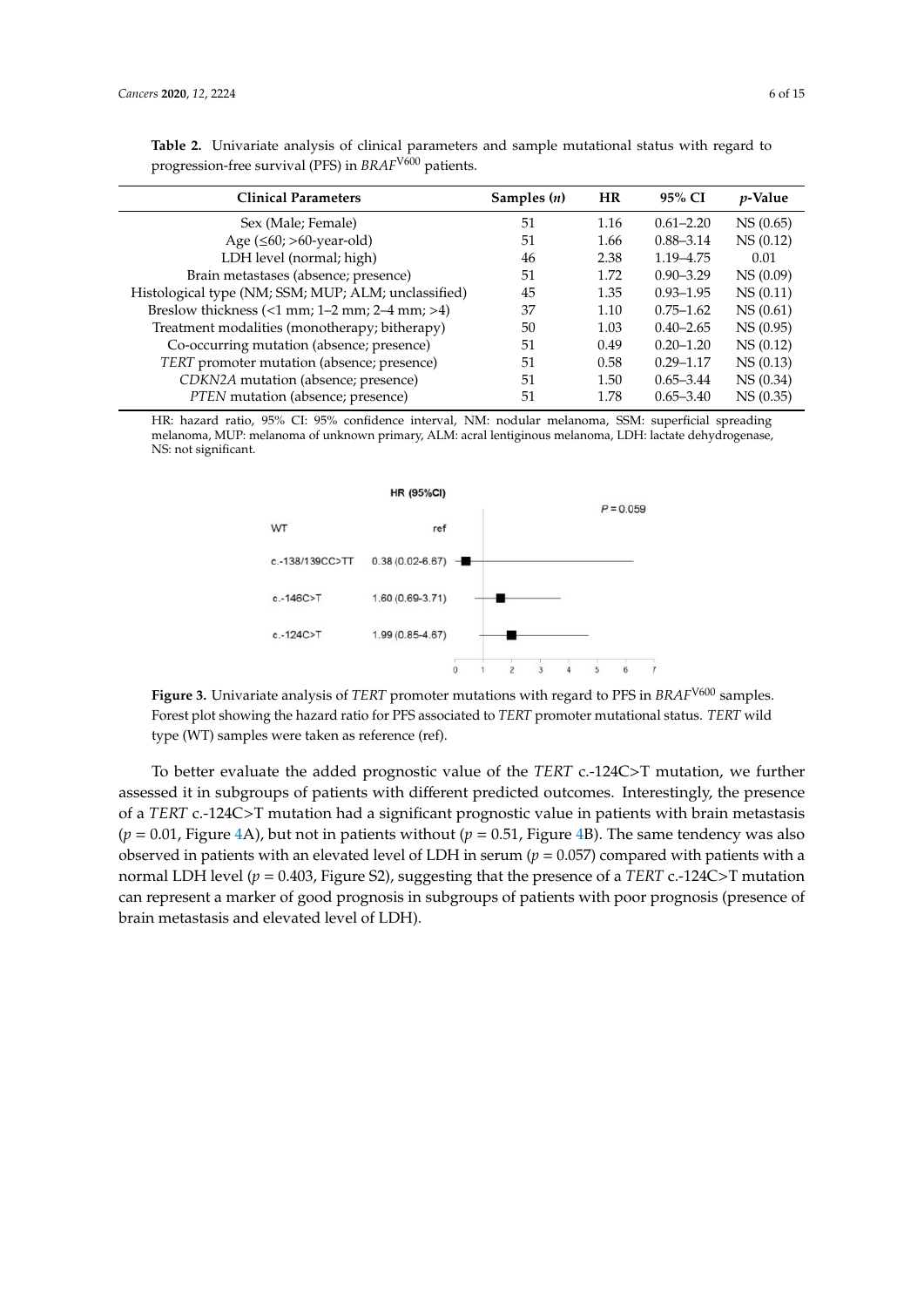| <b>Clinical Parameters</b>                                                    |                                             |                     |                                          |        |        | <b>HR</b> |   |                                     | 95% CI      |                                  |               |                         | <i>p</i> -Value |                        |          |
|-------------------------------------------------------------------------------|---------------------------------------------|---------------------|------------------------------------------|--------|--------|-----------|---|-------------------------------------|-------------|----------------------------------|---------------|-------------------------|-----------------|------------------------|----------|
|                                                                               | LDH level (normal; high)                    |                     |                                          |        |        |           |   | 2.86                                |             |                                  |               | $1.36 - 6.02$           |                 |                        | 0.006    |
|                                                                               | Brain metastasis (absence; presence)        |                     |                                          |        |        |           |   | 2.34                                |             |                                  |               | $1.03 - 5.30$           |                 |                        | 0.04     |
|                                                                               | TERT c.-124C>T mutation (absence; presence) |                     |                                          |        |        |           |   | 1.37                                |             |                                  |               | 1.08–1.73               |                 |                        | 0.009    |
| HR: hazard ratio, 95%CI: 95% confidence interval, LDH: lactate dehydrogenase. |                                             |                     |                                          |        |        |           |   |                                     |             |                                  |               |                         |                 |                        |          |
|                                                                               |                                             |                     |                                          |        |        |           |   |                                     |             |                                  |               |                         |                 |                        |          |
| A                                                                             |                                             |                     |                                          |        |        |           | В |                                     |             |                                  |               |                         |                 |                        |          |
| 100                                                                           | $n = 18$                                    |                     |                                          |        |        |           |   | 100                                 |             |                                  |               |                         |                 | $n = 33$<br>$p = 0.51$ |          |
| 80                                                                            | $p = 0.012$                                 |                     |                                          |        |        |           |   | 80                                  |             |                                  |               |                         |                 |                        |          |
|                                                                               |                                             |                     |                                          |        |        |           |   |                                     |             |                                  |               |                         |                 |                        |          |
| 60                                                                            |                                             |                     |                                          |        |        |           |   | 60                                  |             |                                  |               |                         |                 |                        |          |
| Progression-free survival (%)<br>40                                           |                                             |                     |                                          |        |        |           |   | Progression-free survival (%)<br>40 |             |                                  |               | Presence of a           |                 |                        |          |
| 20                                                                            |                                             |                     | Presence of a<br>TERT c.-124C>T mutation |        |        |           |   | 20                                  |             |                                  |               | TERT c.-124C>T mutation |                 |                        |          |
|                                                                               | Absence of a                                | TERT c .- 124C>T    |                                          |        |        |           |   |                                     |             | Absence of a<br>TERT c .- 124C>T |               |                         |                 |                        |          |
| $\Omega$                                                                      | mutation                                    |                     |                                          |        |        |           |   | Ω                                   |             | mutation                         |               |                         |                 |                        |          |
|                                                                               | 6<br>$\Omega$                               | 12                  | 18                                       | 24     | 30     | 36        |   |                                     | $\Omega$    | 6                                | 12            | 18                      | 24              | 30                     | 36       |
| Time (months)                                                                 |                                             |                     |                                          |        |        |           |   |                                     |             |                                  | Time (months) |                         |                 |                        |          |
|                                                                               | Number at risk                              |                     |                                          |        |        |           |   | Number at risk                      |             |                                  |               |                         |                 |                        |          |
|                                                                               | 4.25                                        | $\lambda$<br>$\sim$ | $\sim$                                   | $\sim$ | $\sim$ | O         |   |                                     | <b>DOM:</b> | 4 <sup>o</sup>                   | $\mathcal{L}$ | $\sim$                  | $-4$            | $\sim$                 | $\Omega$ |

**Table 3.** Multivariate analysis of clinical parameters and *TERT* c.-124C>T mutational status with regard to PFS in *BRAF*V600 patients.

– brain metastasis. (**A**) Kaplan–Meier analyses of PFS in patients with brain metastasis in function of – the *TERT* c.-124C>T mutation status. (**B**) Kaplan–Meier analyses of PFS in patients without brain **Figure 4.** Effect of *TERT* c.-124C>T mutation on clinical outcome of *BRAF*V600 patients with or without metastasis in function of the *TERT* c.-124C>T mutation status.

These observations prompt us to evaluate signatures that combine the *TERT* mutation status with other prognostic markers. Thus, patients with brain metastasis in absence of *TERT* c.-124C>T mutation had a worse outcome than other patients ( $p = 0.003$ , Figure 5A). This signature was identified as the best fit for predicting worse clinical outcomes (likelihood  $= 243.55$ ), relative to the model with the brain metastasis status alone or the *TERT* mutation status alone (likelihood = 248.01 with  $p = 0.034$  and likelihood = 248.81 with  $p = 0.022$ , respectively). The same trend was observed for the LDH level parameter, as patients with an elevated LDH level in the absence of *TERT* c.-124C>T mutation had a worse outcome than others ( $p = 0.001$ , Figure 5B), and the signature combining the *TERT* c.-124C>T mutation status and LDH level had a better fit for predicting worse clinical outcomes (likelihood = 203.45) than models with the LDH level alone or the *TERT* mutation status alone (likelihood = 206.34 with  $p = 0.08$  and likelihood = 210.95 with  $p = 0.006$ , respectively). Finally, the combination of parameters having poor prognosis (e.g., elevated LDH level and/or presence of brain metastasis and absence of *TERT* c.-124C>T mutation) had a worse outcome in terms of PFS than other patients ( $p < 0.0001$ , Figure 5C). Finally, this signature was the best fit for identifying patients of poor prognosis (likelihood =  $201.78$ ) compared with LDH level alone (likelihood =  $206.34$ ,  $p = 0.033$ ), brain metastasis alone (likelihood = 209.81,  $p = 0.005$ ), or *TERT* mutation status alone (likelihood = 210.96,  $p = 0.002$ ).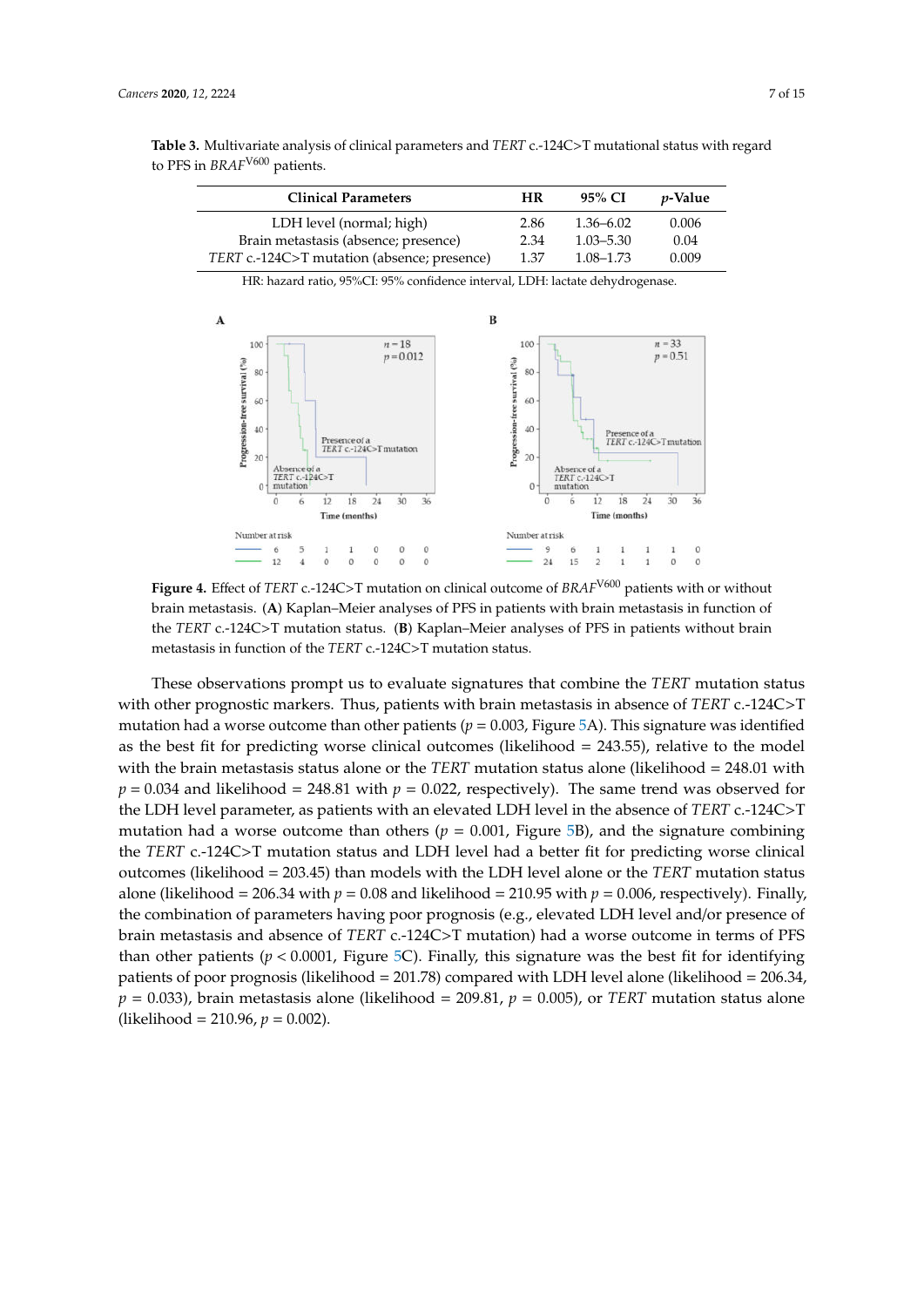

– level, brain metastasis, and absence of *TERT* c.-124C>T promoter mutation. (**A**) Kaplan–Meier analyses – (group A, green curve) and in the remaining patients (group B, blue curve). (**B**) Kaplan–Meier analyses – analyses of PFS in patients combining parameters of poor prognosis (group A, green curve) and in – the remaining patients (group B, blue curve). (**D**) Kaplan–Meier analyses of overall survival (OS) in **Figure 5.** Prognostic value of a signature combining parameters of poor prognosis: elevated LDH of PFS in patients combining brain metastasis and absence of *TERT* c.-124C>T promoter mutation of PFS in patients combining elevated LDH level and absence of the *TERT* c.-124C>T promoter mutation (group A, green curve) and in the remaining patients (group B, blue curve). (**C**) Kaplan–Meier patients combining parameters of poor prognosis (group A, green curve) and in the remaining patients (group B, blue curve).

## *2.5. Prognostic Factors and OS in BRAFV600 Samples*

The prognostic value of clinical parameters and mutational status was also evaluated for OS in *BRAF*V600 samples (Table 4). We observed that sex and presence of brain metastasis were significantly correlated with OS. As for PFS, OS was not differentially affected by the presence or absence of co-occurring genetic alterations in the samples (*p* = 0.39), or *TERT* promoter, *CDKN2A*, or *PTEN* mutational status ( $p = 0.15$ , 0.45, and 0.39, respectively, Table 4), whereas there was a statistically significant difference between the *TERT* promoter mutation types (*p* = 0.002) (Figure S3). Thus, the specific effect of the *TERT* c.-124C>T mutation was retrieved, with longer OS in the subsets of patients with elevated LDH level ( $p = 0.006$ ) or brain metastasis ( $p = 0.04$ ), as well as in patients with normal LDH level ( $p = 0.05$ ) and without brain metastasis ( $p = 0.005$ ) (Figure S4). As observed for PFS, patients displaying a combination of parameters of poor prognosis (i.e., elevated level of LDH and/or presence of brain metastasis and absence of *TERT* c.-124C>T mutation) had a worse outcome in terms of OS than other patients ( $p < 0.0001$ , Figure 5D).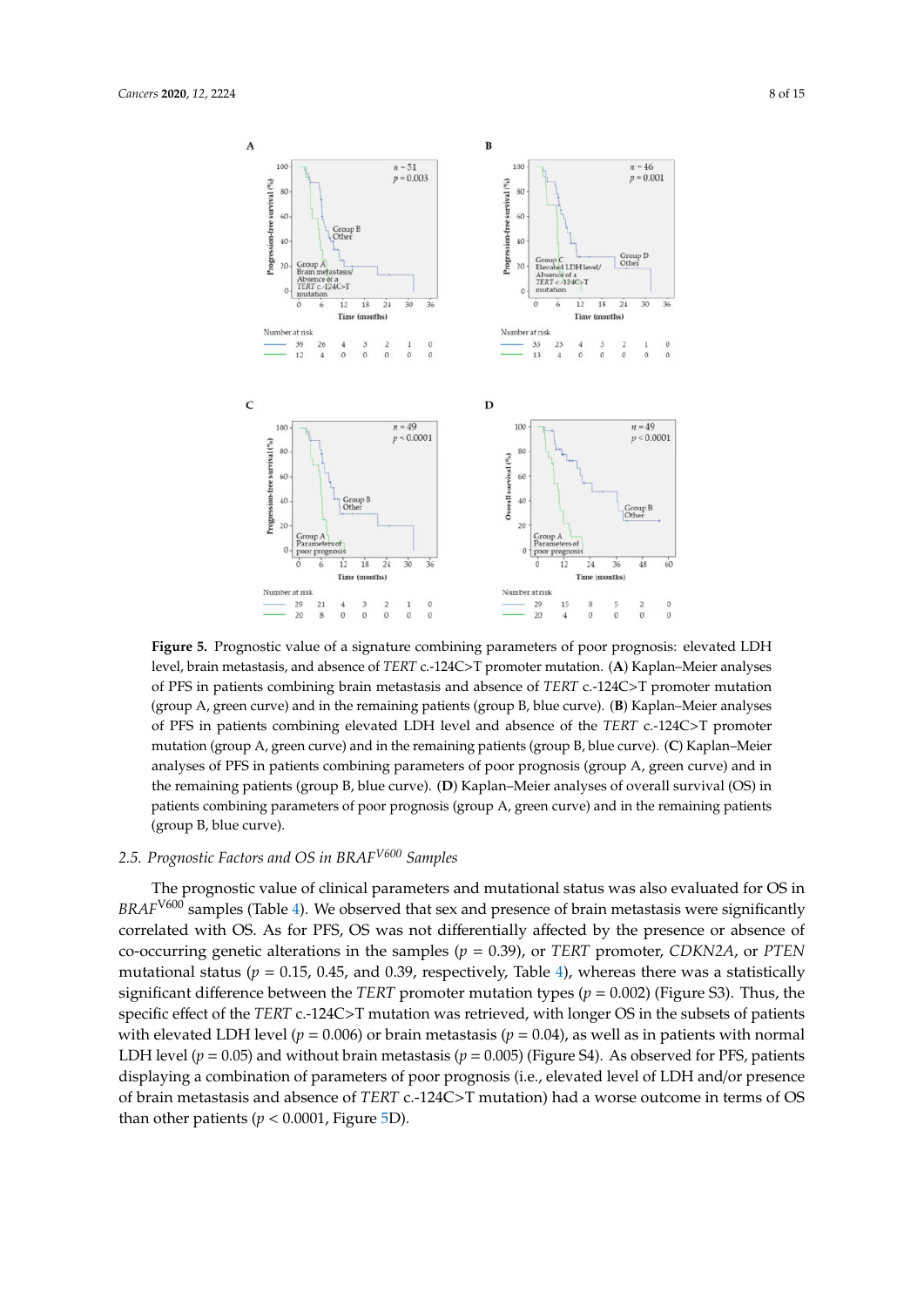| <b>Clinical Parameters</b>                             | Samples (n) | <b>HR</b> | 95% CI        | <i>p</i> -Value |
|--------------------------------------------------------|-------------|-----------|---------------|-----------------|
| Sex (Male; Female)                                     | 51          | 2.20      | $1.10 - 4.42$ | 0.03            |
| Age $( \leq 60; > 60$ -year-old)                       | 51          | 1.63      | $0.83 - 3.20$ | NS(0.15)        |
| LDH level (normal; high)                               | 46          | 1.71      | $0.83 - 3.52$ | NS(0.15)        |
| Brain metastases (absence; presence)                   | 51          | 2.21      | $1.08 - 4.50$ | 0.03            |
| Histological type (NM; SSM; MUP; ALM; unclassified)    | 45          | 1.27      | $0.89 - 1.82$ | NS(0.19)        |
| Breslow thickness $(<1$ mm; $1-2$ mm; $2-4$ mm; $>4$ ) | 37          | 1.02      | $0.67 - 1.55$ | NS(0.93)        |
| Treatment modalities (monotherapy; bitherapy)          | 50          | 0.61      | $0.25 - 1.49$ | NS(0.27)        |
| Co-occurring mutation (absence; presence)              | 51          | 0.68      | $0.28 - 1.65$ | NS(0.39)        |
| TERT promoter mutation (absence; presence)             | 51          | 0.58      | $0.28 - 1.21$ | NS(0.15)        |
| CDKN2A mutation (absence; presence)                    | 51          | 1.41      | $0.58 - 3.45$ | NS(0.45)        |
| PTEN mutation (absence; presence)                      | 51          | 1.44      | $0.63 - 3.31$ | NS(0.39)        |
|                                                        |             |           |               |                 |

**Table 4.** Univariate analysis of clinical parameters and sample mutational status with regard to overall survival (OS) in *BRAF*V600 patients.

HR: hazard ratio, 95% CI: 95% confidence interval, NM: nodular melanoma, SSM: superficial spreading melanoma, MUP: melanoma of unknown primary, ALM: acral lentiginous melanoma.

#### **3. Discussion**

Important steps have been taken over the past decade to better characterize the somatic melanoma mutation landscape, thanks to numerous high-throughput sequencing initiatives such as whole genome or whole exome sequencing  $[8,12,14-16]$ . Thus, the cutaneous melanoma genome has a very high and UV-specific mutational burden. Despite these great advances, the segregation between driver and passenger mutations, the cooperation of mutations, as well as the precise contribution in oncogenesis of each alteration in a same tumor remain elusive. To investigate these crucial considerations, we assessed the mutational frequency of well-known targetable-associated genes in a cohort of 89 cutaneous melanoma samples. We identified high mutational rates within *BRAF, NRAS*, and *TERT* promoter, as well as in *CDKN2A*, *PTEN, ERBB4,* and *RAC1*. Among them, mutation of the *TERT* promoter appeared as a frequent co-occurring mutation in both  $BRAF<sup>V600</sup>$  and  $BRAF<sup>WT</sup>$  patients. Of the utmost interest, we observed that specific *TERT* promoter mutation c.-124C>T displayed a statistically significant correlation with MAPK inhibitor treatment efficacy, specifically in a subset of *BRAF*V600 melanoma patients that had poorer PFS and OS. Importantly, this independent prognosis feature remains true for overall survival.

We observed a *BRAF*V600 mutation in 53 out of 89 (59.6%) melanomas, with specific *BRAF*V600E and *BRAF*V600K mutations in 45 and 8 patients, respectively. When we assessed the associations between *BRAF* genotyping with clinicopathological features, we found that *BRAF*V600 mutation was correlated with patient age ( $p < 0.001$ ) and primary tumor location ( $p = 0.06$ ), as previously reported [17,18]. In our cohort, no correlation was observed between *BRAF*V600 mutation status and increasing thickness ( $p = 0.23$ ) or AJCC stage at the diagnosis ( $p = 0.56$ ). Apart from its theragnostic implications, the prognosis value of *BRAF*V600 in melanoma remain controversial; several studies reported association of *BRAF* mutations with reduced survival [17,19,20], whereas others did not [18,21,22]. This suggests that *BRAF*V600 mutation alone is an insufficient predictive marker of biological aggressiveness.

We then compared the genomic profiling in *BRAF*V600 and *BRAF*WT patients and found that *NRAS* was differentially mutated between the two groups (*p* < 0.001). This was expected in the context of the molecular landscape of melanomas that can be divided into four distinct subclasses, including BRAF subtype and NRAS subtype [23]. However, *NRAS* and *BRAF* mutation did co-occur in two samples. These two samples belonged to patients with recurrent metastatic melanomas that have been previously treated with MAPK inhibitors, which is consistent with the notion that *NRAS* mutation can arise through a resistance mechanism following targeted therapy [24]. Among the three remaining samples obtained after targeted therapy, one presented a mutation known to induce secondary resistance to targeted therapy (i.e., a deletion-insertion of *MAP2K1*), whereas the two others did not. Of note,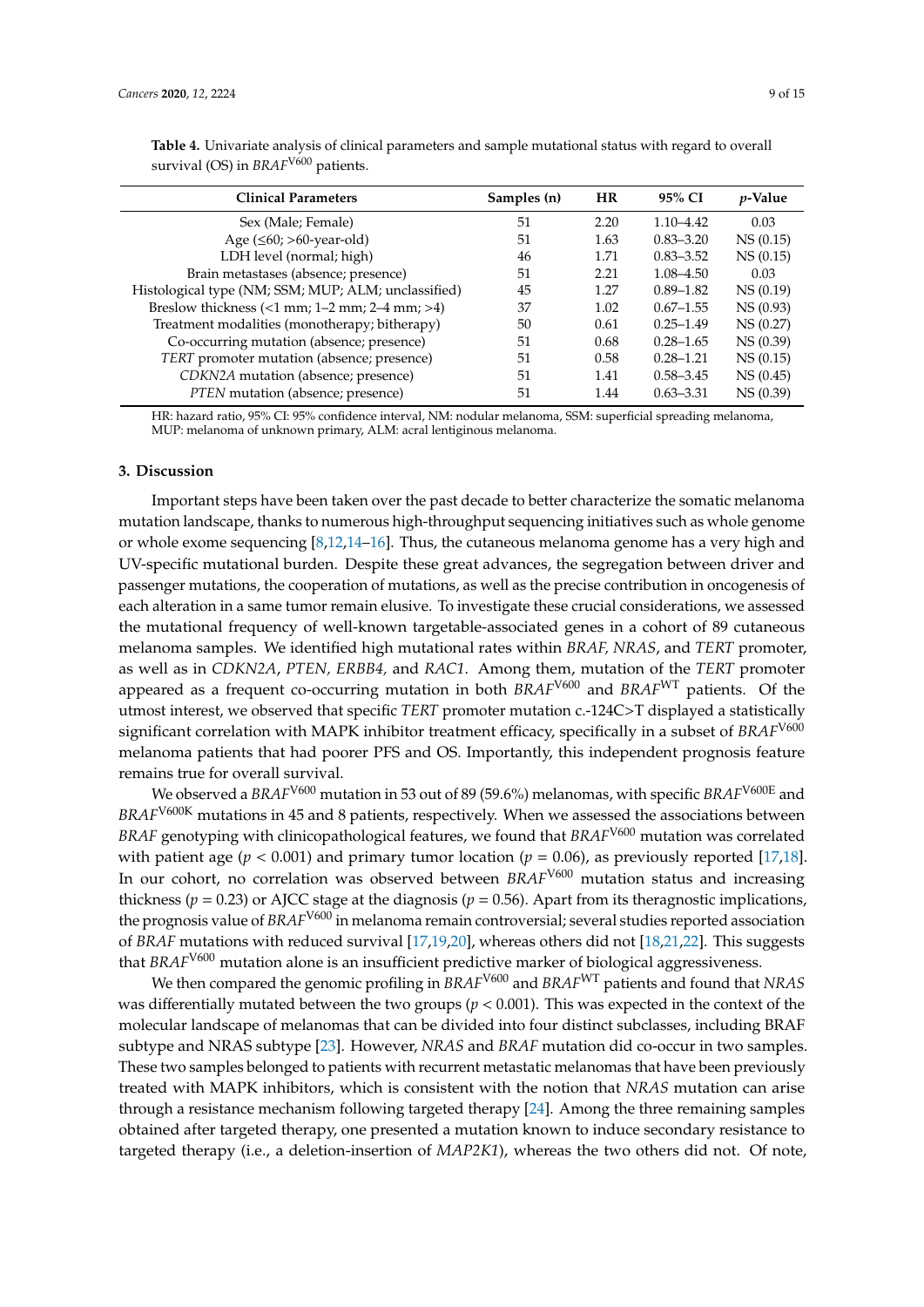*PTEN* and *RAC1* mutations—leading to the activation of PI3K/AKT pathway and to a MAPK inhibitor primary resistance [14,16]—were also observed in eight and two *BRAF*V600 samples, respectively.

No significant differences in terms of PFS were found in the presence or absence of co-occurring aberrations in *BRAF*<sup>V600</sup> samples ( $p = 0.12$ ). This can probably be explained by the lack of statistical power owing to the limited number of samples harboring a single *BRAF* mutation (*n* = 7, 13.2% of the *BRAF*V600 samples). However, this subject would need further explorations because the prognostic value of such co-existing genetic alterations has been demonstrated in melanoma [9,25] and in other cancers (e.g., in non-small cell lung carcinoma harboring activating *EGFR* mutations [26,27]).

*TERT* promoter mutations are currently detected in ~40% of melanomas, with mutation frequencies varying between melanoma subtypes. These mutations are most frequent in melanomas arising in non-acral skin and less frequent in mucosal and acral melanomas. Here, *TERT* promoter alterations were the most frequent genomic alteration identified. As our cohort was mainly composed of non-acral cutaneous melanomas, *TERT* promoter mutations occurred in 61 (68.5%) samples, which fitted well with previous reports [27–29].

*BRAF*V600 have been reported to cooperate with *TERT* promoter mutations more frequently than with any other mutations, upregulating *TERT* mutant expression via the FOS/GABP pathway [28,30–35]. Thus, Vinagre et al. [36] demonstrated the association between *BRAF* and *TERT* promoter mutations in melanoma, and that *TERT* messenger RNA (mRNA) levels are higher when *TERT* promoter and *BRAF* mutations coexist in thyroid cancers. In our cohort, the frequency of *TERT* promoter alterations tended to be higher in *BRAF*V600 samples, with 39 mutations in 53 samples (73.6%), than in *BRAF*WT samples, with 22 mutations in 36 samples (61.1%), although this difference did not reach statistical significance. We did not observe any correlations between *TERT* promoter mutation rates and age, sex, and AJCC stage at the time of diagnosis. Other authors did report significant correlations between *TERT* promoter mutations, age, and regional and distant metastases [31,37]. This discrepancy may be owing to the small number of cases in our study.

*TERT* encodes the reverse transcriptase component of the telomerase complex, which is necessary for chromosomal telomeres length stabilization and promotion of cell survival. c.-124C>T and c.-146C>T *TERT* promoter mutations have been described to create de novo E twenty-six (ETS) binding motifs, inducing upregulation of *TERT* mRNA and increased telomerase activity in malignant cells. However, TERT expression seems to be differentially enhanced by *TERT* promoter mutations, with a greater effect of c.-124C>T mutation [38]. This mechanism could be modulated by the presence or absence of the *rs2853669* polymorphism at the −245 bp position, which is described to disrupt a pre-existing ETS2 binding site [39]. *TERT* promoter mutations have been collectively associated with more aggressive melanomas and poorer outcomes, allowing to propose *TERT* promoter as a poor prognostic factor [28,32]. However, with the exception of the c.-138/-139CC>TT mutation, which is associated with the worst survival in several studies [40,41], the specific effect of each mutation is still debated. Discordant results have been published regarding the c.-146C>T mutation, with a better disease-free survival in comparison with other *TERT* mutants in one study [41], and a poorer PFS in others [34,40]. In the very recent study of Del Bianco et al. [34], median PFS of patients with c.-124C>T mutation was found to be 9.5 months, versus 5.4 months for patients with c.-146C>T mutation. In our study, the c.-124C>T mutation was associated with better survival compared with the c.-146C>T mutation, but only in poor prognosis patients harboring brain metastasis or elevated serum LDH levels, confirming the different role of both *TERT* mutations on the MAPK pathway blockade. Interestingly, in the multivariate analysis, c.-124C>T mutation remained significantly associated with brain metastasis (*n* = 51, *p* = 0.04) and elevated LDH (*n* = 46, *p* = 0.006). The c.-138/-139CC>TT *TERT* promoter mutation was present in 2 *BRAF*V600 samples, which was too low to confirm its worse prognostic value. Nevertheless, one of the patients who harbored this mutation was indeed a low responder, with a PFS of 1.8 months, while the second had a PFS of 6.0 months, which was close to the median PFS of *BRAF*V600 samples (6.1 months). *TERT* promoter mutations may also have a different impact on patient outcome according to the presence or not of the *rs2853669* polymorphism. Indeed, the effect of *TERT*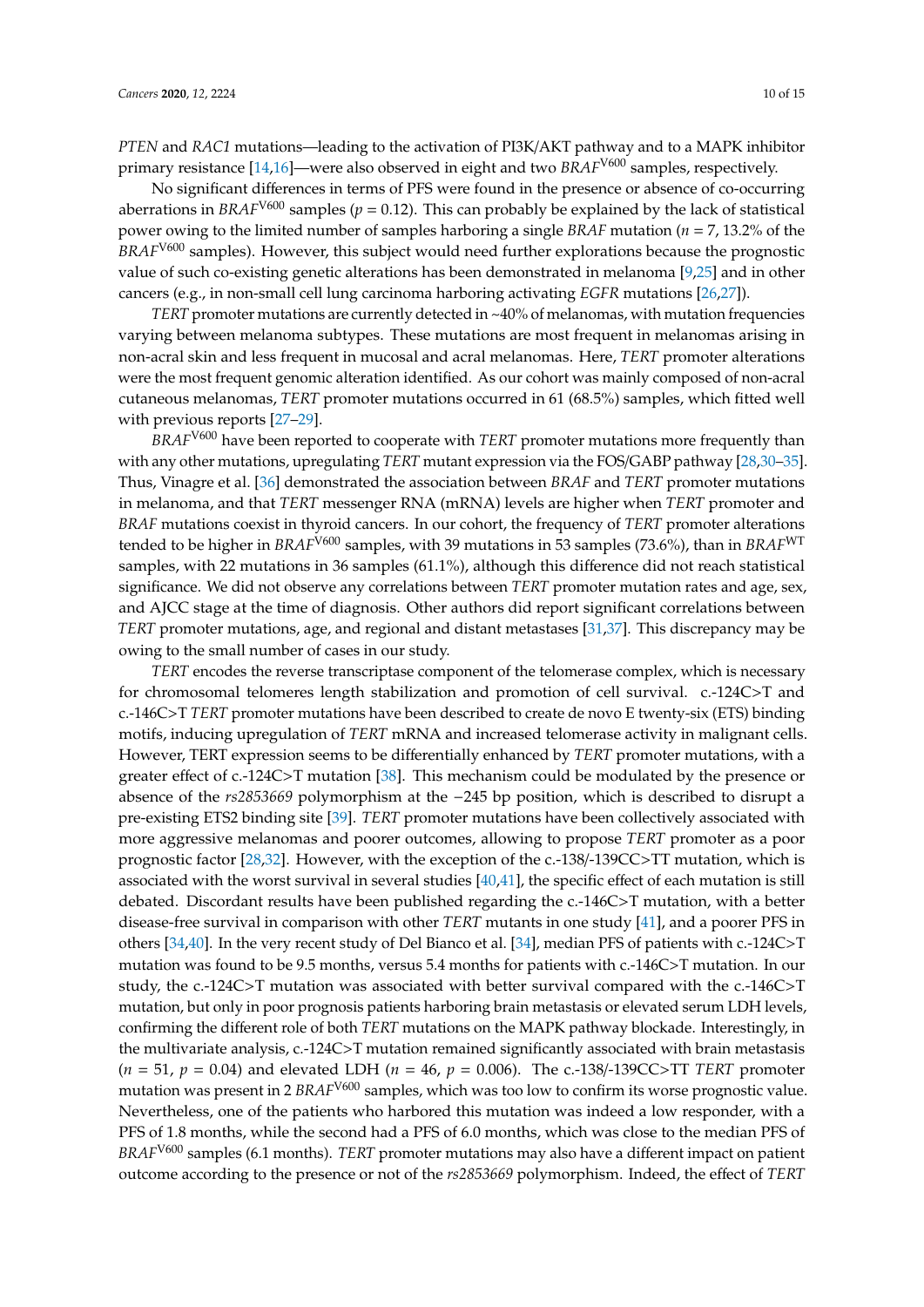promoter mutations on survival seems to be enhanced in melanoma patients that did not carry the polymorphism [33]. However, discordant results have been reported in glioblastoma [42–45]. As the corresponding position was not included in our panel, the link between *TERT* promoter mutations and this polymorphism and its effect on patient survival could not be unraveled in our study and would require further investigations.

Together, these data provided insights into the recurrent genomic aberrations associated with clinical relevance and demonstrated how these insights could inform triage of patients for effective precision cancer treatments. We observed that MAPK inhibitors treatment efficacy and patients' PFS, in the presence of elevated LDH level and brain metastasis, depended on the mutation type of the *TERT* promoter, highlighting, first, the functional link that exists between TERT biology and the MAPK pathway, and second, a specific behavior of the *TERT* c.-124C>T mutations in a specific subset of poor prognosis melanomas. Finally, there is no direct evidence that *TERT* promoter aberrations have a key role in melanoma progression, but this genotyping needs to be confirmed in future research. The challenging, but essential task now is to seek confirmation in an independent and prospective collection of additional datasets. If validated in larger cohorts, *TERT* promoter mutations may be used in clinical practice for its therapeutic relevance, either in terms of influencing the efficacy of established therapies (e.g., MAPK inhibitors or immunotherapies) or they might even prove to be valuable direct therapeutic targets.

#### **4. Materials and Methods**

#### *4.1. Patient and Sample Collection*

From 2014 to 2019, 113 patients with a cutaneous melanoma underwent NGS analysis at the University Hospital of Montpellier. All primary samples were obtained prior to any treatment initiation, as well as most of the metastasis samples, with the exception of five recurrent metastatic *BRAF*V600 melanomas that have been previously treated by targeted therapy. The noninterventional study was conducted in accordance with local ethical guidelines and was reviewed by the Ethical Committee from the Montpellier University Hospital (March 2019). Samples were obtained following research project approval by the Institutional Review Board from CRB-CHUM (BB-0033-00031). An approved informed consent statement was acquired for all patients. All corresponding lesions were excised and submitted for standard pathological examination. The percentage of tumor cells in the series ranged from 30 to 100% (Table S2). Tissue punches using a 1 mm needle or macrodissected 10  $\mu$ m thick section were performed from tumor paraffin blocks to increase the percentage of tumor cells in the sample. Genomic DNA was extracted using the Maxwell<sup>®</sup> RSC DNA FFPE Kit (Promega, Madison, WI, USA) according to the manufacturer's recommendations. Twenty-four patients were excluded from the study owing to lost-to-follow-up, absence of targeted therapy for *BRAF*V600 patients, and/or poor quality of extracted DNA (Figure 1). Medical records were reviewed to extract clinicopathological data, including sex, age, diagnoses, therapeutic agents, and survival.

#### *4.2. NGS Analysis*

Library preparation was performed as previously described [46]. Briefly, extracted DNA was qualified using KAPA Sybr® Fast qPCR (Kapa Biosystems, Boston, MA, USA). A home-made panel targeting specific exons of 35 clinically relevant cancer genes was used for amplification of regions of interest (Table S3). For each sample, dual-strand libraries were prepared using a TruSeq Custom Amplicon protocol, as described by the manufacturer (Illumina, Evry, France). After amplification, PCR products were purified using AMPure XP beads (Beckman Coulter, Brea, CA, USA), quantified, normalized, and pair-end sequenced on a MiSeq instrument  $(2 \times 150$  cycles, Illumina). After sequencing, the four FastQ files generated per samples were automatically analysed using a bioinformatic workflow managed by Jflow [47]. Briefly, reads were trimmed with cutadapt (version 1.18) [48] and aligned to the human genome GRCh37 with BWA (version 0.7.17) [49], and the variant calling was performed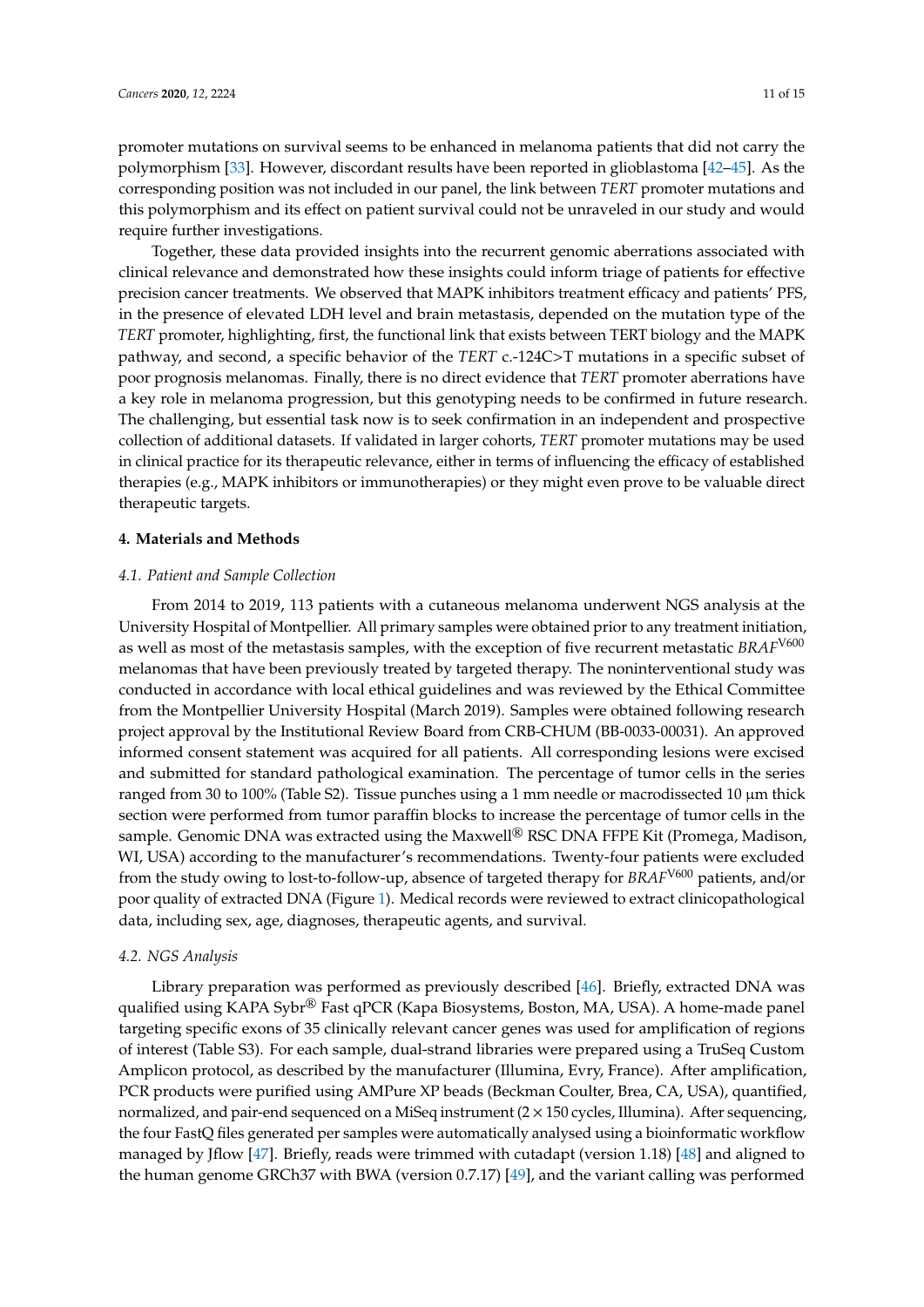using VarDict (version 1.6.0). Variants present in both libraries with a variant allele frequency >5% and a depth coverage of 300× or greater were then annotated with Variant Effect Predictor (version 94) [50] and reported. Variants having a frequency of 1% or more in the population (in database Exome Aggregation Consortium (ExAC) Variants, Variants Exome Sequencing Project (ESP), or 1000 Genomes Project) were considered as polymorphisms and were excluded.

## *4.3. Statistical Analysis*

The relationship between the patients' clinicopathological characteristics and other markers was analyzed using the  $\chi^2$  test or the Fisher test depending on the number of patients per group. Mann–Whitney analysis was performed using Statgraphics (Statgraphics Centurion, Neuilly sur Seine, France). The significance of differences between survival rates was estimated using the Kaplan–Meier method and ascertained with the log-rank test using SPSS® Software (SPSS Inc., Armonk, NY, USA). When the number of samples analyzed was low  $(n < 20)$ , a bootstrap based log-rank method using 1000 bootstrap constructed samples was used to ascertain the statistical significance of the results. Candidate prognostic factors for PFS with a 0.1 significance level in univariate analysis were entered in a multivariate Cox model, and a backward selection procedure was used to determine independent prognostic markers. A likelihood ratio test was applied to select the best fit between models. A *p*-value < 0.05 was considered significant.

#### **5. Conclusions**

In our study, *TERT* c.-124C>T mutation was predictive of a better clinical outcome in a subset of poor prognosis *BRAF*V600 patients under MAPK inhibitors. Altogether, given that adaptive therapeutic strategies are required to overcome acquired resistance in *BRAF*V600 melanoma patients, we believe that our findings will have relevant clinical implications for patient management and that *TERT* promoter mutation detection should be considered to better anticipate patient relapse and introduction of immunotherapy. This first line of evidence calls for further explorations in larger cohorts and should be considered in the design and interpretation of future clinical trials.

**Supplementary Materials:** The following are available online at http://www.mdpi.com/2072-6694/12/8/2224/s1, Figure S1: Age repartition in *BRAF*V600 and *BRAF*WT samples, Figure S2: Effect of *TERT* c.-124C>T promoter mutation on clinical outcome of *BRAF*V600 patients with elevated or normal LDH level, Figure S3: Univariate analysis of *TERT* promoter mutations with regard to OS in *BRAF*V600 samples, Figure S4: Effect of *TERT* c.-124C>T mutation on OS of *BRAF*V600 patients, Table S1: Cohort clinicopathological features, Table S2: Clinical prognostic factors and targeted therapy modalities in *BRAF*V600 samples, Table S3: Sample characteristics, Table S4: NGS panel.

**Author Contributions:** Conceptualization, J.S.; methodology, P.B., J.A.V., and J.S.; validation, P.B., B.B., and J.A.V.; formal analysis, P.B. and J.A.V.; investigation, V.D., G.C., and P.B.; data curation, P.B.; writing—original draft preparation, P.B.; writing—review and editing, J.A.V., J.S., E.L., and E.C.; supervision, J.S.; project administration, J.S. All authors have read and agreed to the published version of the manuscript.

**Funding:** This research received no external funding.

**Conflicts of Interest:** The authors declare no conflict of interest.

## **References**

- 1. Davies, H.; Bignell, G.R.; Cox, C.; Stephens, P.; Edkins, S.; Clegg, S.; Teague, J.; Woffendin, H.; Garnett, M.J.; Bottomley, W.; et al. Mutations of the BRAF gene in human cancer. *Nature* **2002**, *417*, 949–954. [CrossRef] [PubMed]
- 2. Curtin, J.A.; Fridlyand, J.; Kageshita, T.; Patel, H.N.; Busam, K.J.; Kutzner, H.; Cho, K.-H.; Aiba, S.; Bröcker, E.-B.; LeBoit, P.E.; et al. Distinct Sets of Genetic Alterations in Melanoma. Available online: https://www.nejm.org/doi/10.1056/NEJMoa050092?url\_ver=Z39.88-2003&rfr\_id=ori%3Ar id%3Acrossref.org&rfr\_dat=cr\_pub++0www.ncbi.nlm.nih.gov (accessed on 29 May 2020).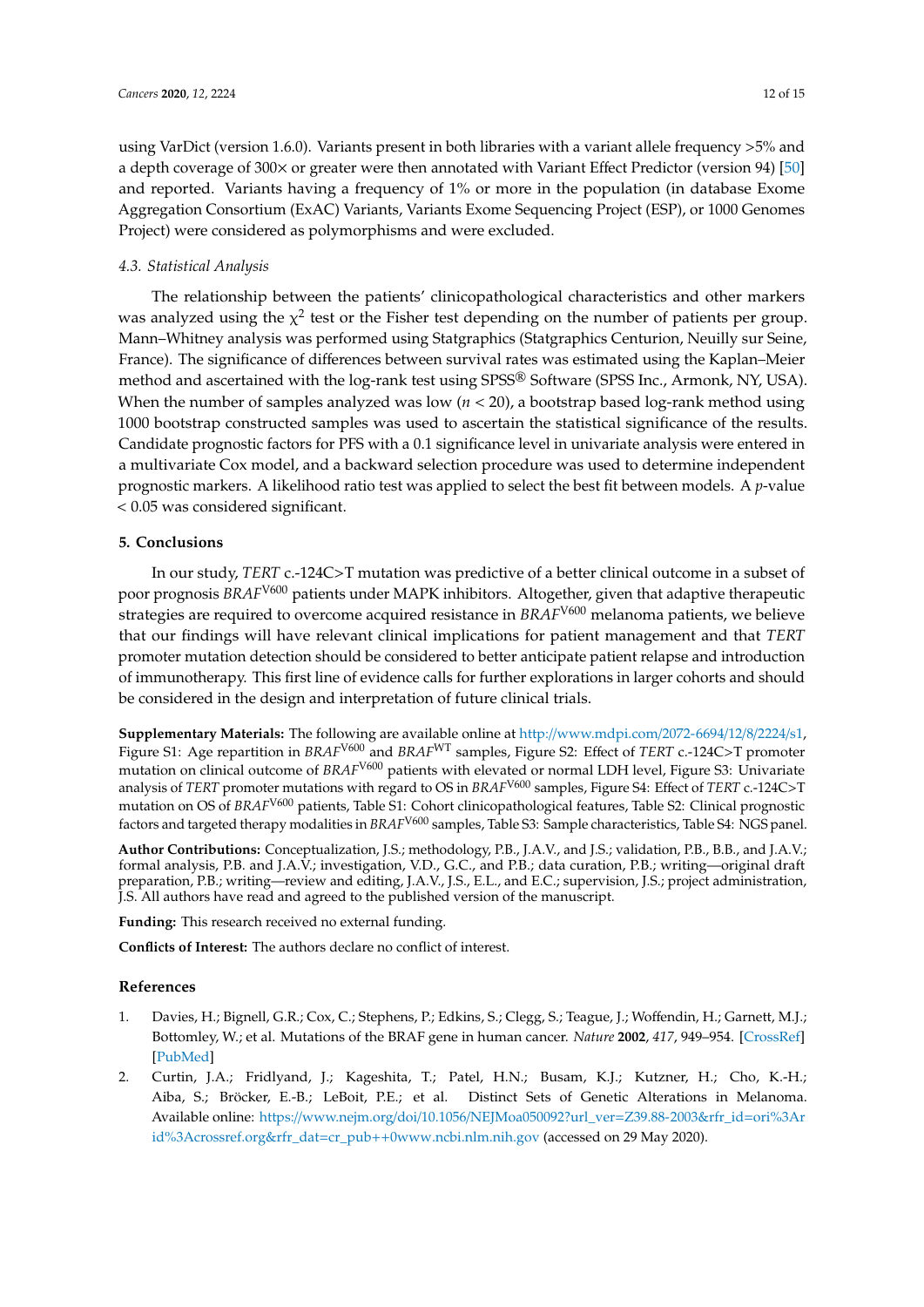- 3. Robert, C.; Grob, J.J.; Stroyakovskiy, D.; Karaszewska, B.; Hauschild, A.; Levchenko, E.; Chiarion Sileni, V.; Schachter, J.; Garbe, C.; Bondarenko, I.; et al. Five-Year Outcomes with Dabrafenib plus Trametinib in Metastatic Melanoma. *N. Engl. J. Med.* **2019**, *381*, 626–636. [CrossRef] [PubMed]
- 4. Atkins, M.B.; Tarhini, A.; Rael, M.; Gupte-Singh, K.; O'Brien, E.; Ritchings, C.; Rao, S.; McDermott, D.F. Comparative efficacy of combination immunotherapy and targeted therapy in the treatment of BRAF-mutant advanced melanoma: A matching-adjusted indirect comparison. *Immunotherapy* **2019**, *11*, 617–629. [CrossRef] [PubMed]
- 5. Long, G.V.; Grob, J.-J.; Nathan, P.; Ribas, A.; Robert, C.; Schadendorf, D.; Lane, S.R.; Mak, C.; Legenne, P.; Flaherty, K.T.; et al. Factors predictive of response, disease progression, and overall survival after dabrafenib and trametinib combination treatment: A pooled analysis of individual patient data from randomised trials. *Lancet Oncol.* **2016**, *17*, 1743–1754. [CrossRef]
- 6. Hodis, E.; Watson, I.R.; Kryukov, G.V.; Arold, S.T.; Imielinski, M.; Theurillat, J.-P.; Nickerson, E.; Auclair, D.; Li, L.; Place, C.; et al. A Landscape of Driver Mutations in Melanoma. *Cell* **2012**, *150*, 251–263. [CrossRef]
- 7. Miraflor, A.P.; de Abreu, F.B.; Peterson, J.D.; Turner, S.A.; Amos, C.I.; Tsongalis, G.J.; Yan, S. Somatic mutation analysis in melanoma using targeted next generation sequencing. *Exp. Mol. Pathol.* **2017**, *103*, 172–177. [CrossRef]
- 8. Ticha, I.; Hojny, J.; Michalkova, R.; Kodet, O.; Krkavcova, E.; Hajkova, N.; Nemejcova, K.; Bartu, M.; Jaksa, R.; Dura, M.; et al. A comprehensive evaluation of pathogenic mutations in primary cutaneous melanomas, including the identification of novel loss-of-function variants. *Sci. Rep.* **2019**, *9*. [CrossRef]
- 9. Zhao, X.; Little, P.; Hoyle, A.P.; Pegna, G.J.; Hayward, M.C.; Ivanova, A.; Parker, J.S.; Marron, D.L.; Soloway, M.G.; Jo, H.; et al. The Prognostic Significance of Low-Frequency Somatic Mutations in Metastatic Cutaneous Melanoma. *Front. Oncol.* **2019**, *8*. [CrossRef]
- 10. Zehir, A.; Benayed, R.; Shah, R.H.; Syed, A.; Middha, S.; Kim, H.R.; Srinivasan, P.; Gao, J.; Chakravarty, D.; Devlin, S.M.; et al. Mutational Landscape of Metastatic Cancer Revealed from Prospective Clinical Sequencing of 10,000 Patients. *Nat. Med.* **2017**, *23*, 703–713. [CrossRef]
- 11. Gopal, Y.N.V.; Deng, W.; Woodman, S.E.; Komurov, K.; Ram, P.; Smith, P.D.; Davies, M.A. Basal and treatment-induced activation of AKT mediates resistance to cell death by AZD6244 (ARRY-142886) in Braf-mutant human cutaneous melanoma cells. *Cancer Res.* **2010**, *70*, 8736–8747. [CrossRef]
- 12. Heidorn, S.J.; Milagre, C.; Whittaker, S.; Nourry, A.; Niculescu-Duvas, I.; Dhomen, N.; Hussain, J.; Reis-Filho, J.S.; Springer, C.J.; Pritchard, C.; et al. Kinase-Dead BRAF and Oncogenic RAS Cooperate to Drive Tumor Progression through CRAF. *Cell* **2010**, *140*, 209–221. [CrossRef] [PubMed]
- 13. Wagle, N.; Emery, C.; Berger, M.F.; Davis, M.J.; Sawyer, A.; Pochanard, P.; Kehoe, S.M.; Johannessen, C.M.; MacConaill, L.E.; Hahn, W.C.; et al. Dissecting Therapeutic Resistance to RAF Inhibition in Melanoma by Tumor Genomic Profiling. *J. Clin. Oncol.* **2011**, *29*, 3085–3096. [CrossRef] [PubMed]
- 14. Zuo, Q.; Liu, J.; Huang, L.; Qin, Y.; Hawley, T.; Seo, C.; Merlino, G.; Yu, Y. AXL/AKT axis mediated-resistance to BRAF inhibitor depends on PTEN status in melanoma. *Oncogene* **2018**, *37*, 3275. [CrossRef] [PubMed]
- 15. Dutton-Regester, K.; Irwin, D.; Hunt, P.; Aoude, L.G.; Tembe, V.; Pupo, G.M.; Lanagan, C.; Carter, C.D.; O'Connor, L.; O'Rourke, M.; et al. A High-Throughput Panel for Identifying Clinically Relevant Mutation Profiles in Melanoma. *Mol. Cancer Ther.* **2012**, *11*, 888–897. [CrossRef]
- 16. Krauthammer, M.; Kong, Y.; Ha, B.H.; Evans, P.; Bacchiocchi, A.; McCusker, J.P.; Cheng, E.; Davis, M.J.; Goh, G.; Choi, M.; et al. Exome sequencing identifies recurrent somatic RAC1 mutations in melanoma. *Nat. Genet.* **2012**, *44*, 1006–1014. [CrossRef]
- 17. Long, G.V.; Menzies, A.M.; Nagrial, A.M.; Haydu, L.E.; Hamilton, A.L.; Mann, G.J.; Hughes, T.M.; Thompson, J.F.; Scolyer, R.A.; Kefford, R.F. Prognostic and clinicopathologic associations of oncogenic BRAF in metastatic melanoma. *J. Clin. Oncol. O*ff*. J. Am. Soc. Clin. Oncol.* **2011**, *29*, 1239–1246. [CrossRef]
- 18. Ellerhorst, J.A.; Greene, V.R.; Ekmekcioglu, S.; Warneke, C.L.; Johnson, M.M.; Cooke, C.P.; Wang, L.-E.; Prieto, V.G.; Gershenwald, J.E.; Wei, Q.; et al. Clinical Correlates of NRAS and BRAF Mutations in Primary Human Melanoma. *Clin. Cancer Res. O*ff*. J. Am. Assoc. Cancer Res.* **2011**, *17*, 229–235. [CrossRef]
- 19. Mann, G.J.; Pupo, G.M.; Campain, A.E.; Carter, C.D.; Schramm, S.-J.; Pianova, S.; Gerega, S.K.; De Silva, C.; Lai, K.; Wilmott, J.S.; et al. BRAF Mutation, NRAS Mutation, and the Absence of an Immune-Related Expressed Gene Profile Predict Poor Outcome in Patients with Stage III Melanoma. *J. Invest. Dermatol.* **2013**, *133*, 509–517. [CrossRef]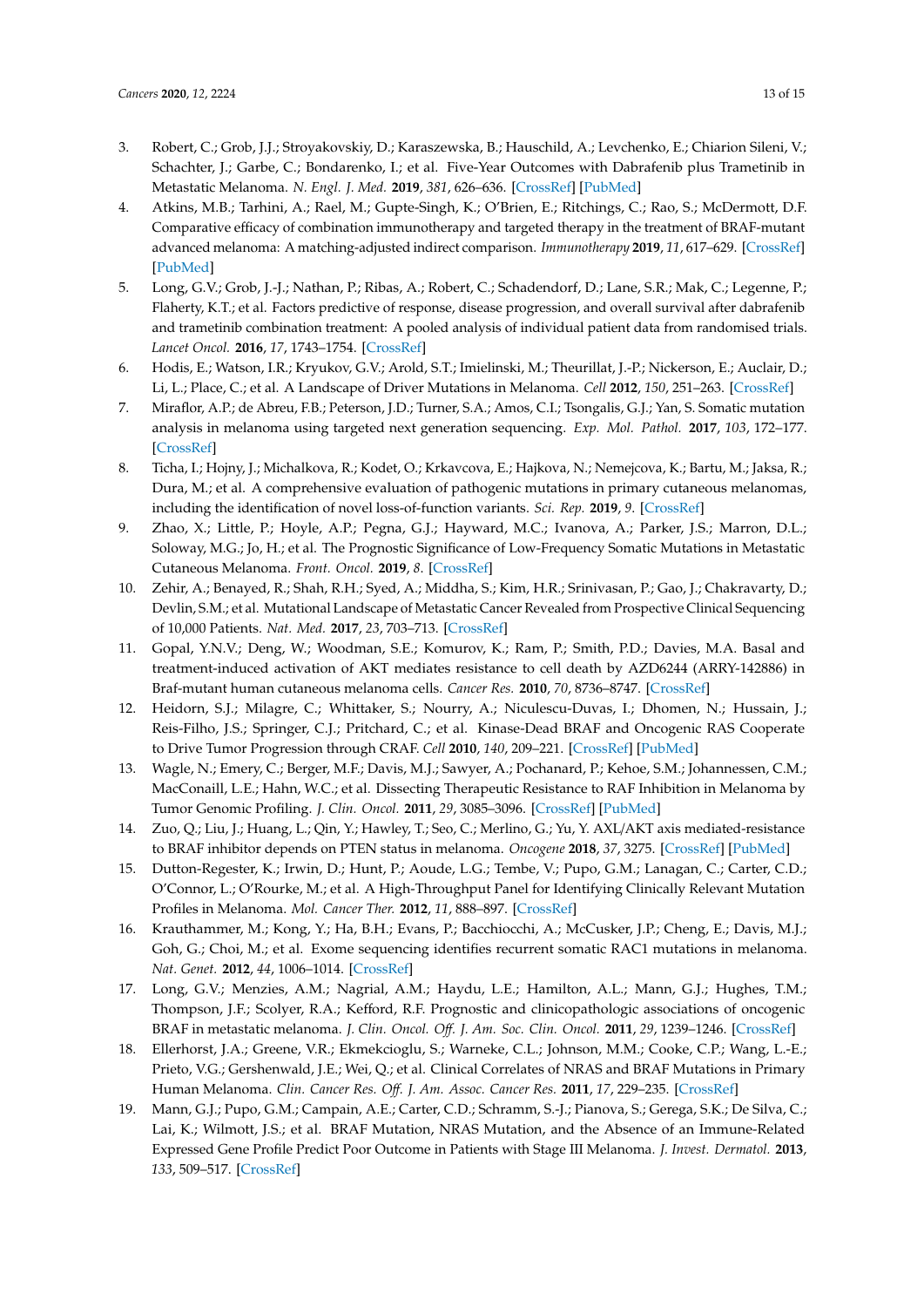- 20. Barbour, A.P.; Tang, Y.H.; Armour, N.; Dutton-Regester, K.; Krause, L.; Loffler, K.A.; Lambie, D.; Burmeister, B.; Thomas, J.; Smithers, B.M.; et al. BRAF mutation status is an independent prognostic factor for resected stage IIIB and IIIC melanoma: Implications for melanoma staging and adjuvant therapy. *Eur. J. Cancer* **2014**, *50*, 2668–2676. [CrossRef]
- 21. Meckbach, D.; Keim, U.; Richter, S.; Leiter, U.; Eigentler, T.K.; Bauer, J.; Pflugfelder, A.; Büttner, P.; Garbe, C.; Weide, B. BRAF-V600 Mutations Have No Prognostic Impact in Stage IV Melanoma Patients Treated with Monochemotherapy. *PLoS ONE* **2014**, *9*. [CrossRef]
- 22. Sperduto, P.W.; Jiang, W.; Brown, P.D.; Braunstein, S.; Sneed, P.; Wattson, D.A.; Shih, H.A.; Bangdiwala, A.; Shanley, R.; Lockney, N.A.; et al. The Prognostic Value of BRAF, C-KIT, and NRAS Mutations in Melanoma Patients with Brain Metastases. *Int. J. Radiat. Oncol. Biol. Phys.* **2017**, *98*, 1069–1077. [CrossRef] [PubMed]
- 23. Akbani, R.; Akdemir, K.C.; Aksoy, B.A.; Albert, M.; Ally, A.; Amin, S.B.; Arachchi, H.; Arora, A.; Auman, J.T.; Ayala, B.; et al. Genomic Classification of Cutaneous Melanoma. *Cell* **2015**, *161*, 1681–1696. [CrossRef] [PubMed]
- 24. Raaijmakers, M.I.G.; Widmer, D.S.; Narechania, A.; Eichhoff, O.; Freiberger, S.N.; Wenzina, J.; Cheng, P.F.; Mihic-Probst, D.; Desalle, R.; Dummer, R.; et al. Co-existence of BRAF and NRAS driver mutations in the same melanoma cells results in heterogeneity of targeted therapy resistance. *Oncotarget* **2016**, *7*, 77163–77174. [CrossRef] [PubMed]
- 25. Olbryt, M.; Pigłowski, W.; Rajczykowski, M.; Pfeifer, A.; Student, S.; Fiszer-Kierzkowska, A. Genetic Profiling of Advanced Melanoma: Candidate Mutations for Predicting Sensitivity and Resistance to Targeted Therapy. *Target. Oncol.* **2020**, *15*, 101–113. [CrossRef] [PubMed]
- 26. Barnet, M.B.; O'Toole, S.; Horvath, L.G.; Selinger, C.; Yu, B.; Ng, C.C.; Boyer, M.; Cooper, W.A.; Kao, S. EGFR–Co-Mutated Advanced NSCLC and Response to EGFR Tyrosine Kinase Inhibitors. *J. Thorac. Oncol.* **2017**, *12*, 585–590. [CrossRef] [PubMed]
- 27. Deng, L.-L.; Gao, G.; Deng, H.-B.; Wang, F.; Wang, Z.-H.; Yang, Y. Co-occurring genetic alterations predict distant metastasis and poor efficacy of first-line EGFR-TKIs in EGFR-mutant NSCLC. *J. Cancer Res. Clin. Oncol.* **2019**, *145*, 2613–2624. [CrossRef]
- 28. Griewank, K.G.; Murali, R.; Puig-Butille, J.A.; Schilling, B.; Livingstone, E.; Potrony, M.; Carrera, C.; Schimming, T.; Möller, I.; Schwamborn, M.; et al. TERT Promoter Mutation Status as an Independent Prognostic Factor in Cutaneous Melanoma. *JNCI J. Natl. Cancer Inst.* **2014**, *106*. [CrossRef]
- 29. Vazquez, V.d.L.; Vicente, A.L.; Carloni, A.; Berardinelli, G.; Soares, P.; Scapulatempo, C.; Martinho, O.; Reis, R.M. Molecular profiling, including TERT promoter mutations, of acral lentiginous melanomas. *Melanoma Res.* **2016**, *26*, 93–99. [CrossRef]
- 30. Bai, X.; Kong, Y.; Chi, Z.; Sheng, X.; Cui, C.; Wang, X.; Mao, L.; Tang, B.; Li, S.; Lian, B.; et al. MAPK Pathway and TERT Promoter Gene Mutation Pattern and Its Prognostic Value in Melanoma Patients: A Retrospective Study of 2,793 Cases. *Clin. Cancer Res.* **2017**, *23*, 6120–6127. [CrossRef]
- 31. Heidenreich, B.; Nagore, E.; Rachakonda, P.S.; Garcia-Casado, Z.; Requena, C.; Traves, V.; Becker, J.; Soufir, N.; Hemminki, K.; Kumar, R. Telomerase reverse transcriptase promoter mutations in primary cutaneous melanoma. *Nat. Commun.* **2014**, *5*, 1–7. [CrossRef]
- 32. Macerola, E.; Loggini, B.; Giannini, R.; Garavello, G.; Giordano, M.; Proietti, A.; Niccoli, C.; Basolo, F.; Fontanini, G. Coexistence of TERT promoter and BRAF mutations in cutaneous melanoma is associated with more clinicopathological features of aggressiveness. *Virchows Arch.* **2015**, *467*, 177–184. [CrossRef] [PubMed]
- 33. Nagore, E.; Heidenreich, B.; Rachakonda, S.; Garcia-Casado, Z.; Requena, C.; Soriano, V.; Frank, C.; Traves, V.; Quecedo, E.; Sanjuan-Gimenez, J.; et al. TERT promoter mutations in melanoma survival. *Int. J. Cancer* **2016**, *139*, 75–84. [CrossRef] [PubMed]
- 34. Del Bianco, P.; Stagni, C.; Giunco, S.; Fabozzi, A.; Elefanti, L.; Pellegrini, S.; Vecchiato, A.; Pigozzo, J.; Zamuner, C.; De Rossi, A.; et al. TERT Promoter Mutations Differently Correlate with the Clinical Outcome of MAPK Inhibitor-Treated Melanoma Patients. *Cancers* **2020**, *12*, 946. [CrossRef] [PubMed]
- 35. Liu, R.; Zhang, T.; Zhu, G.; Xing, M. Regulation of mutant TERT by BRAF V600E/MAP kinase pathway through FOS/GABP in human cancer. *Nat. Commun.* **2018**, *9*. [CrossRef] [PubMed]
- 36. Vinagre, J.; Almeida, A.; Pópulo, H.; Batista, R.; Lyra, J.; Pinto, V.; Coelho, R.; Celestino, R.; Prazeres, H.; Lima, L.; et al. Frequency of TERT promoter mutations in human cancers. *Nat. Commun.* **2013**, *4*, 2185. [CrossRef]